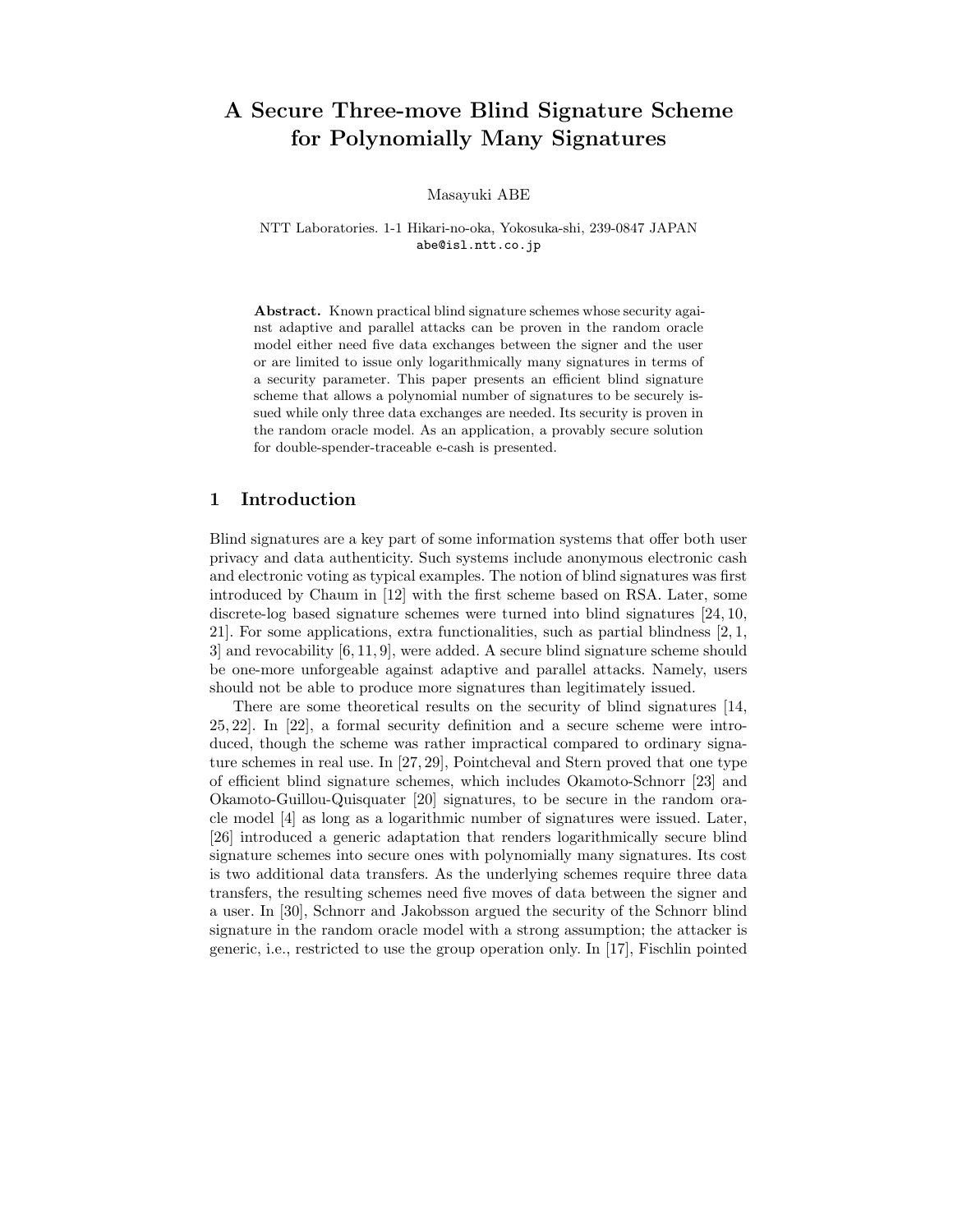out some pitfalls that could be found between the generic adversary plus random oracle model and the reality.

This paper presents a blind signature scheme that needs only three data moves and provides polynomial security, i.e., one-more unforgeable even if polynomially many signatures are issued in an adaptive and concurrent manner. The security is proven in the random oracle model. The scheme remains practical as it requires only three to four times more computation than the original Schnorr signatures [31].

Another advantage of our scheme is its potential support of protocols that need additional functionality. By following the idea of [3], one can easily extend our scheme to be partially blind schemes. Furthermore, it is shown that a variant of our scheme gives a provably secure solution for double-spender-traceable electronic cash systems. Note that such e-cash schemes in the literature, e.g. [6, 7, 18], rely on a variant of blind signatures called restrictive blind signatures [7], whose security has been proved only under non-standard and strong assumptions and only against certain restricted attacks [8] while our solution withstands the most general attacks.

## 2 Security Definitions

Blind signature schemes have two aspects of security; blindness and one-more unforgeability. Let  $(\mathcal{G}, \mathcal{S}, \mathcal{U}, \mathcal{V})$  be a blind signature scheme where  $\mathcal{G}$  is the key generation algorithm, S and U are a signer and a user, respectively, and V is a verification algorithm (refer to [22] for a formal definition of blind signature schemes).

**Definition 1.** (Blindness) Let  $S^*$  and  $D^*$  be a signer and a distinguisher. Let view<sub>0</sub> and view<sub>1</sub> be views of  $S^*$  during executions of the signature issuing protocol where honest user  $\mathcal U$  obtains valid signature-message pairs  $(\Sigma_0, \mathsf{msg}_0)$  and  $(\Sigma_1, \text{msg}_1)$ , respectively. Given (view<sub>0</sub>, view<sub>1</sub>,  $\Sigma_b$ , msg<sub>b</sub>) for  $b \in_U \{0,1\}$ ,  $\mathcal{D}^*$  outputs  $b' \in \{0,1\}$ . A signature scheme is blind if, for all polynomial-time  $S^*$  and  $\mathcal{D}^*, b' = b$  happens with probability at most  $1/2 + 1/n^c$  for sufficiently large n and some constant c. The probability is taken over the coin flips of  $\mathcal{G}, \mathcal{S}^*, \mathcal{D}^*$ and U.

Note that our scheme provides computational blindness defined as above while some of the previously known schemes achieve perfect blindness where the success probability of unbound  $\mathcal{D}^*$  is exactly 1/2.

**Definition 2.** (One-more unforgeability) A blind signature scheme is  $(\ell, \ell + 1)$ unforgeable if, for any probabilistic polynomial-time algorithm  $\mathcal{U}^*, \mathcal{U}^*$  outputs  $\ell + 1$  valid signatures with probability at most  $1/n<sup>c</sup>$  for sufficiently large n and some constant c after interacting with legitimate signer S at most  $\ell$  times in an adaptive and concurrent manner. The probability is taken over the coin flips of  $\mathcal{G}, \mathcal{S}, \text{ and } \mathcal{U}^*$ .

In the random oracle model, these success probabilities also depend on the choice of random oracles.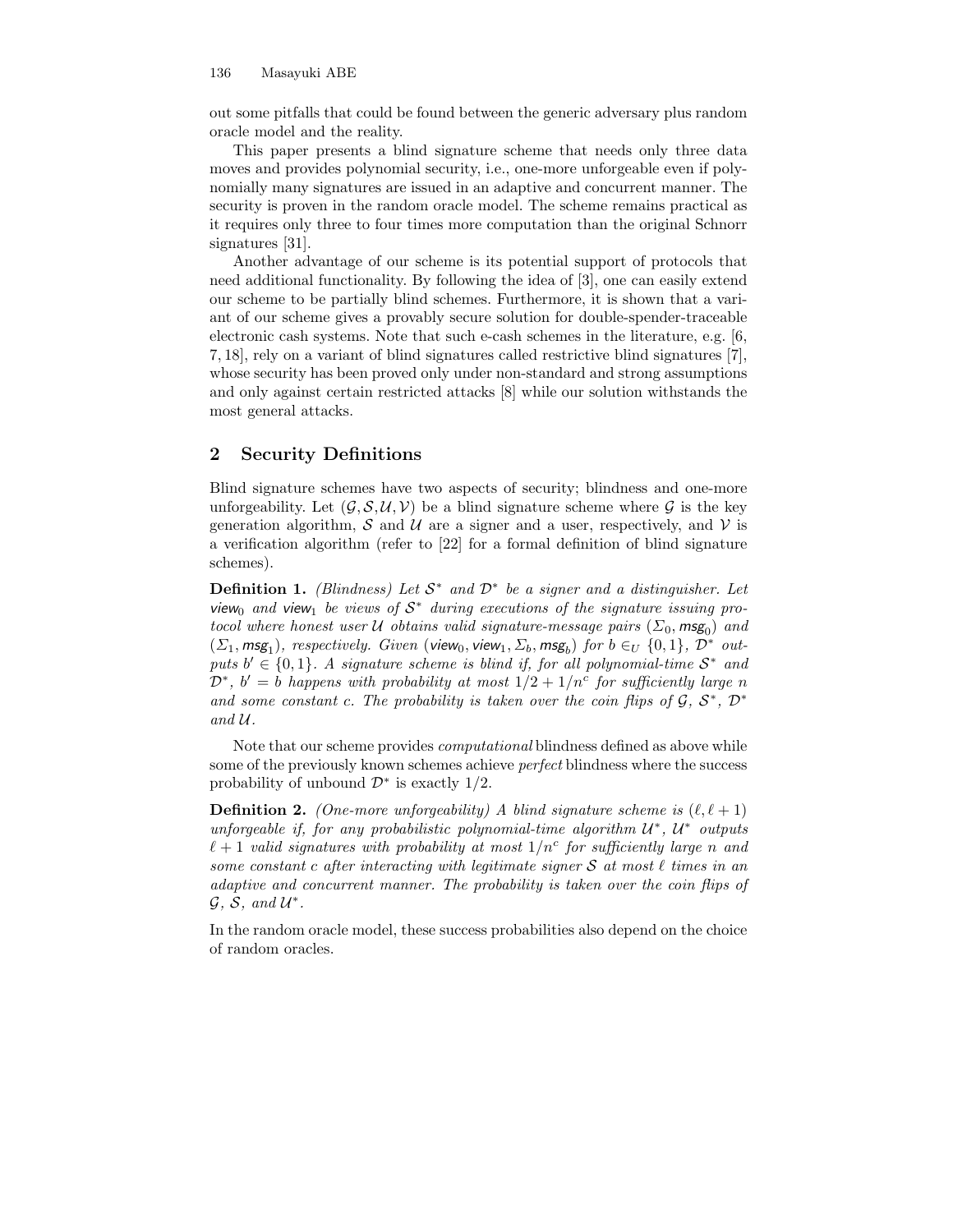## 3 The Proposed Scheme

#### 3.1 Underlying Idea

The proposed scheme is based on the partially blind signature scheme of [3]. Roughly, their scheme is a witness indistinguishable variant of the Schnorr signature scheme where the signer uses two public keys  $y(=g^x)$  and  $z(=g^w)$ , which we call the *real public key* and the *tag public key*, respectively, in such a way that the signature can be issued only with real secret key  $x$  but no one can distinguish which secret key, i.e.,  $x$  or  $w$ , was used. Their scheme then allows the signer to sign with several different tag public keys to achieve partial blindness. It was proven that the same tag key could be used only for logarithmically many signatures but the signer could use polynomially many tag keys. Accordingly, if the signer generates a one-time tag key each time he signs, it achieves polynomial security, though the blindness is lost.

Our scheme follows the above approach with additional ideas to retain blindness. It allows the user to blind the tag public key so that the resulting signature can be verified with the real public key provided by the signer and the blinded tag public key provided by the user. However, if the blinding is perfectly done and the resulting tag public key just looks like a random public key, the user could himself generate such a signature by arbitrarily creating the tag key and exploiting witness indistinguishability. Accordingly, we restrict the blinding so that the resulting blinded tag key maintains a link to the original one but the link is computationally hidden. Namely, our scheme provides computational blindness. The main idea to realize this property is to use a pair of tag public-keys, say  $(z, z<sub>1</sub>)$ , in such a way that  $z$  is fixed and  $z_1$  is changed for every signature. The user blinds them into  $(\zeta, \zeta_1) = (z^{\gamma}, z_1^{\gamma})$  with random factor  $\gamma$  so that  $\log_z z_1 = \log_{\zeta} \zeta_1$  holds. Accordingly,  $(\zeta, \zeta_1)$  preserves the relation that underlies  $(z, z_1)$ . The blindness is now provided if the signer cannot decide whether  $(z, z_1, \zeta, \zeta_1)$  is in such relation or not. Some more tricks are added to force the user follow the blinding procedure to get valid signatures.

This restrictive blinding stealthily preserves the link between each valid signature to a particular execution of the issuing protocol. Thus, if  $\ell+1$  signatures are generated after  $\ell$  executions of the signing protocol, there exists an execution that yields at least two signatures. Accordingly, we only need to consider the possibility of yielding two signatures from one issuing, which results in more efficient reduction than the previous results.

#### 3.2 Construction

Let  $\mathcal G$  be a probabilistic polynomial-time algorithm that takes security parameter n and outputs  $(p, q, g)$  where p, q are large primes that satisfy  $q|p-1$ , and g is an element of  $\mathbb{Z}_p^*$  whose order is q. By  $\langle g \rangle$ , we denote a prime subgroup in  $\mathbb{Z}_p^*$ generated by g. Let  $\mathcal{H}_1: \{0,1\}^* \to \langle g \rangle$ ,  $\mathcal{H}_2: \{0,1\}^* \to \langle g \rangle$ , and  $\mathcal{H}_3: \{0,1\}^* \to$  $\mathbb{Z}_q$  be hash functions. We assume that it is hard to compute the discrete log of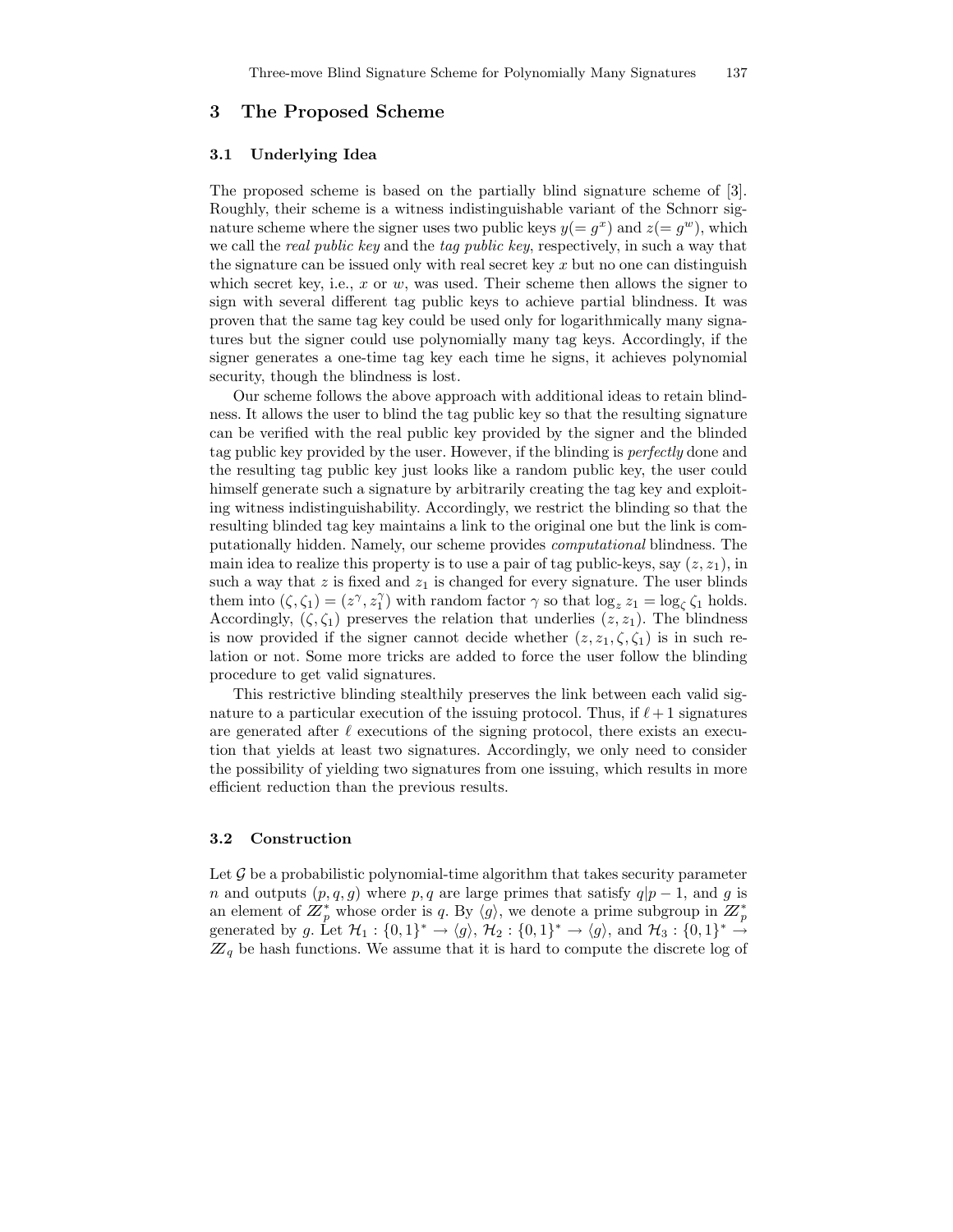| Signer                                                                                                 |            | User                                                                                                                                                                                                                                                                                                                                                                                                                                                                                             |
|--------------------------------------------------------------------------------------------------------|------------|--------------------------------------------------------------------------------------------------------------------------------------------------------------------------------------------------------------------------------------------------------------------------------------------------------------------------------------------------------------------------------------------------------------------------------------------------------------------------------------------------|
| x, z, g, h                                                                                             |            | $y,z,g,h,\mathsf{m}$                                                                                                                                                                                                                                                                                                                                                                                                                                                                             |
| rnd $\in_U \{0,1\}^*$<br>$z_1 = H_2$ (rnd), $z_2 = z/z_1$<br>$u, s_1, s_2, d \in U$ $Z_a$<br>$a = q^u$ |            |                                                                                                                                                                                                                                                                                                                                                                                                                                                                                                  |
| $b_1 = q^{s_1} z_1^d$ , $b_2 = h^{s_2} z_2^d$ rnd, $a, b_1, b_2$ , $b_1, b_2 \in \langle q \rangle$    |            |                                                                                                                                                                                                                                                                                                                                                                                                                                                                                                  |
| $c = e - d \mod q$                                                                                     | $\epsilon$ | $z_1 = \mathcal{H}_2$ (rnd)<br>$\gamma \in U Z^*_a$<br>$\zeta = z^{\gamma}, \, \zeta_1 = z_1^{\gamma}, \, \zeta_2 = \zeta/\zeta_1$<br>$t_1, t_2, t_3, t_4, t_5 \in_U Z_a$<br>$\alpha = a q^{t_1} y^{t_2}$<br>$\beta_1 = b_1^{\gamma} g^{t_3} \zeta_1^{t_4}, \ \beta_2 = b_2^{\gamma} h^{t_5} \zeta_2^{t_4}$<br>$\tau \in_U Z_a$<br>$n=z^{\tau}$<br>$\varepsilon = \mathcal{H}_3(\zeta    \zeta_1    \alpha    \beta_1    \beta_2    \eta    \mathsf{m})$<br>$e = \varepsilon - t_2 - t_4 \mod q$ |
| $r = u - cx \mod q$                                                                                    |            | $\frac{r, c, s_1, s_2, d}{\rho}$ $\rho = r + t_1 \mod q$<br>$\varpi = c + t_2 \mod q$<br>$\sigma_1 = \gamma s_1 + t_3 \mod q$<br>$\sigma_2 = \gamma s_2 + t_5 \mod q$<br>$\delta = d + t_4 \mod q$<br>$\mu = \tau - \delta \gamma \mod q$<br>$\varpi + \delta \stackrel{\text{\tiny{\textit{i}}}}{=} \mathcal{H}_3(\zeta \ \zeta_1\  g^{\rho} y^{\varpi} \  g^{\sigma_1} \zeta_1^{\delta} \  h^{\sigma_2} \zeta_2^{\delta} \  z^{\mu} \zeta^{\delta} \  \mathbf{m}) \bmod q$                     |
|                                                                                                        |            | $(\zeta, \zeta_1, \rho, \varpi, \sigma_1, \sigma_2, \delta, \mu)$                                                                                                                                                                                                                                                                                                                                                                                                                                |

**Fig. 1.** The signature issuing protocol. The user aborts if any of the checks  $(\equiv, \stackrel{?}{\in}, \stackrel{?}{\in})$  fails.

the outputs of  $\mathcal{H}_1$  and  $\mathcal{H}_2$ . Such hash functions may be constructed in practice as SHA(str)<sup> $(p-1)/q$ </sup> mod p allowing negligibly small error probability [3].

### [Key Generation]

The signer executes  $(p, q, g) \leftarrow \mathcal{G}(1^n)$ , and selects  $h \in_U \langle g \rangle$ ,  $x \in_U \mathbb{Z}_q$ . It then computes real public-key y and fixed tag key z as  $y = g^x \mod p$  and  $z = \mathcal{H}_1(p||q||q||h||y)$ , respectively. If  $z = 1$ , abandon the key and retry. The public key is  $(p, q, g, h, y, z)$ , and the private key is x.

#### [Signature Issuing]

Here we overview the signature issuing protocol at a higher level. The details are illustrated in Figure 1. Hereafter, all arithmetic operations are done in  $\mathbb{Z}_p$ unless otherwise noted.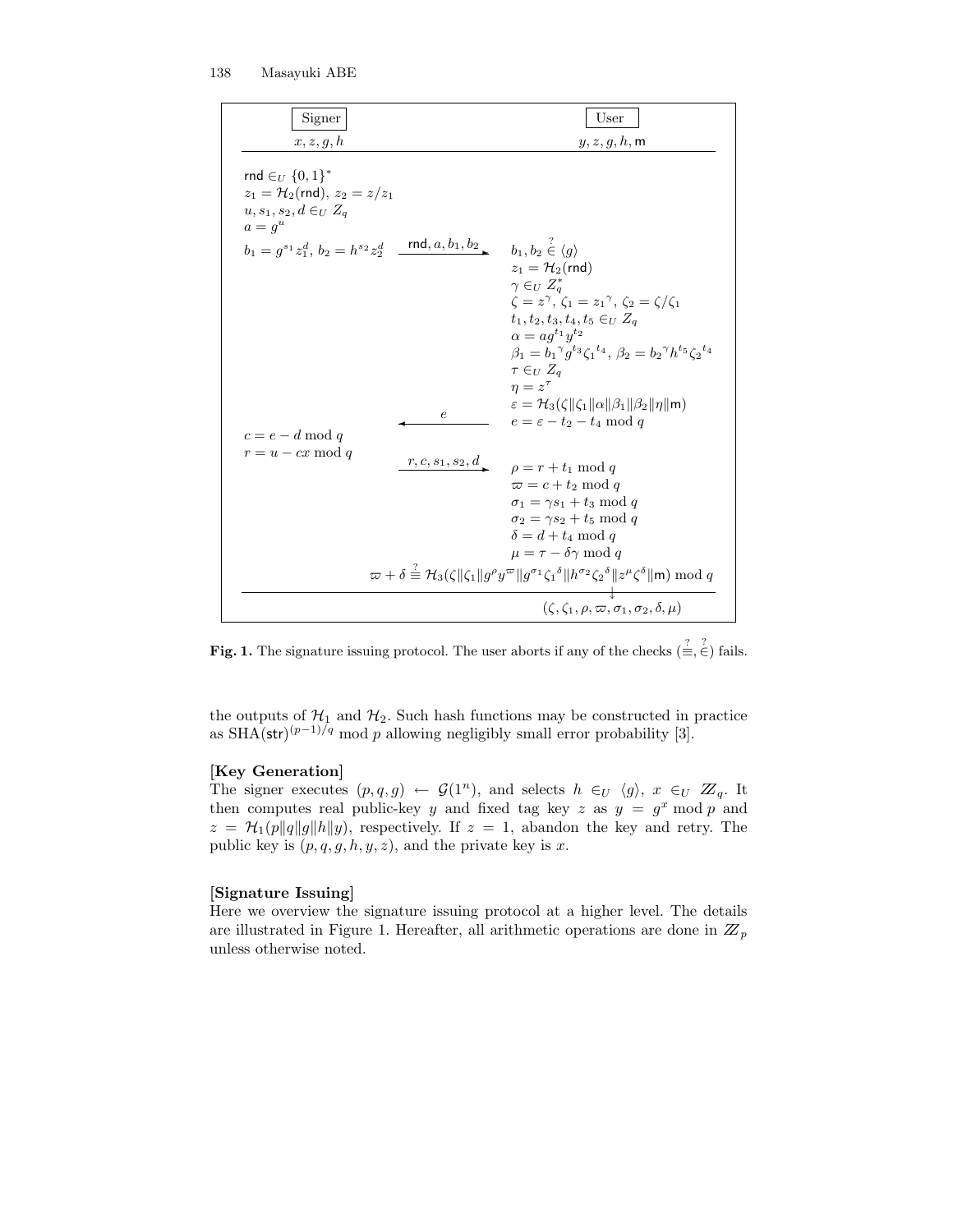**Signer S:** S generates a random string rnd and a one-time tag key  $z_1 = H_2(rnd)$ . Sending rnd convinces U that  $\log_g z_1$  is not known to S. Then  $z_2$  is computed so that  $z = z_1 \cdot z_2$  holds. The rest of the issuing protocol consists of two parts:

- y-side: Proof of knowledge x of  $y = g^x$ , and
- **z-side:** Proof of knowledge  $(w_1, w_2)$  of  $z_1 = g^{w_1}, z_2 = h^{w_2}$ .

Since z-side witness is not known to  $S$ , the z-side proof is done by simulation as illustrated in Figure 1 by using the OR-proof technique of [13]. Accordingly,  $S$ can complete the protocol only with y-side witness  $x$ .

User  $U: U$  blinds and converts the y-side proof into a signature in the same way as done in Schnorr blind signatures [24, 10]. For z-side,  $\mathcal U$  blinds  $z, z_1, z_2$  into  $\zeta, \zeta_1, \zeta_2$  by raising them with random factor  $\gamma$ . The proofs for  $z_1, z_2$  given from  $S$  are also blinded, and then converted into signatures in the standard way with adjustment for the effect of  $\gamma$ . U then creates an additional Schnorr signature that proves  $\zeta = z^{\gamma}$ .

The resulting signature  $\Sigma$  is 8-tuple  $\Sigma = (\zeta, \zeta_1, \rho, \varpi, \sigma_1, \sigma_2, \delta, \mu)$  that proves the knowledge of  $\log_g y \vee (\log_g \zeta_1 \wedge \log_h(\zeta/\zeta_1) \wedge \log_g \zeta).$ 

#### [Signature Verification]

A signature message pair  $(\Sigma, \mathsf{m})$  is valid if it satisfies  $\zeta \not\equiv 1$  and

$$
\varpi + \delta \equiv \mathcal{H}_3(\zeta \|\zeta_1\| g^{\rho} y^{\varpi} \| g^{\sigma_1} \zeta_1^{\delta} \| h^{\sigma_2} (\zeta/\zeta_1)^{\delta} \| z^{\mu} \zeta^{\delta} \| \mathsf{m}) \bmod q.
$$

# 4 Security Proofs

#### 4.1 Correctness

**Theorem 1.** If the signer and the user follow the issuing protocol, the resulting signature satisfies the verification predicates with provability 1.

Proof. Observe that the following holds.

$$
\begin{aligned}\n\varpi + \delta &= c + t_2 + d + t_4 = e + t_2 + t_4 = \varepsilon \pmod{q} \\
g^{\rho} y^{\varpi} &= g^{r+t_1} y^{c+t_2} = g^{r+cx} g^{t_1} y^{t_2} = a g^{t_1} y^{t_2} = \alpha \\
g^{\sigma_1} \zeta_1^{\delta} &= g^{\gamma s_1 + t_3} \zeta_1^{d+t_4} = (b_1 z_1^{-d})^{\gamma} g^{t_3} \zeta_1^{d+t_4} = b_1^{\gamma} g^{t_3} \zeta_1^{t_4} = \beta_1 \\
h^{\sigma_2} (\zeta/\zeta_1)^{\delta} &= h^{\gamma s_2 + t_5} \zeta_2^{d+t_4} = (b_2 z_2^{-d})^{\gamma} h^{t_5} \zeta_2^{d+t_4} = b_2^{\gamma} h^{t_5} \zeta_2^{t_4} = \beta_2 \\
z^{\mu} \zeta^{\delta} &= z^{\tau - \delta \gamma} \zeta^{\delta} = z^{\tau} = \eta\n\end{aligned}
$$

Furthermore,  $\zeta \neq 1$  holds as  $\gamma \neq 0$  when the user is honest.  $\square$ 

#### 4.2 Blindness

Theorem 2. The proposed scheme is blind if the decision Diffie-Hellman problem is intractable and  $H_1, H_2, H_3$  are random oracles.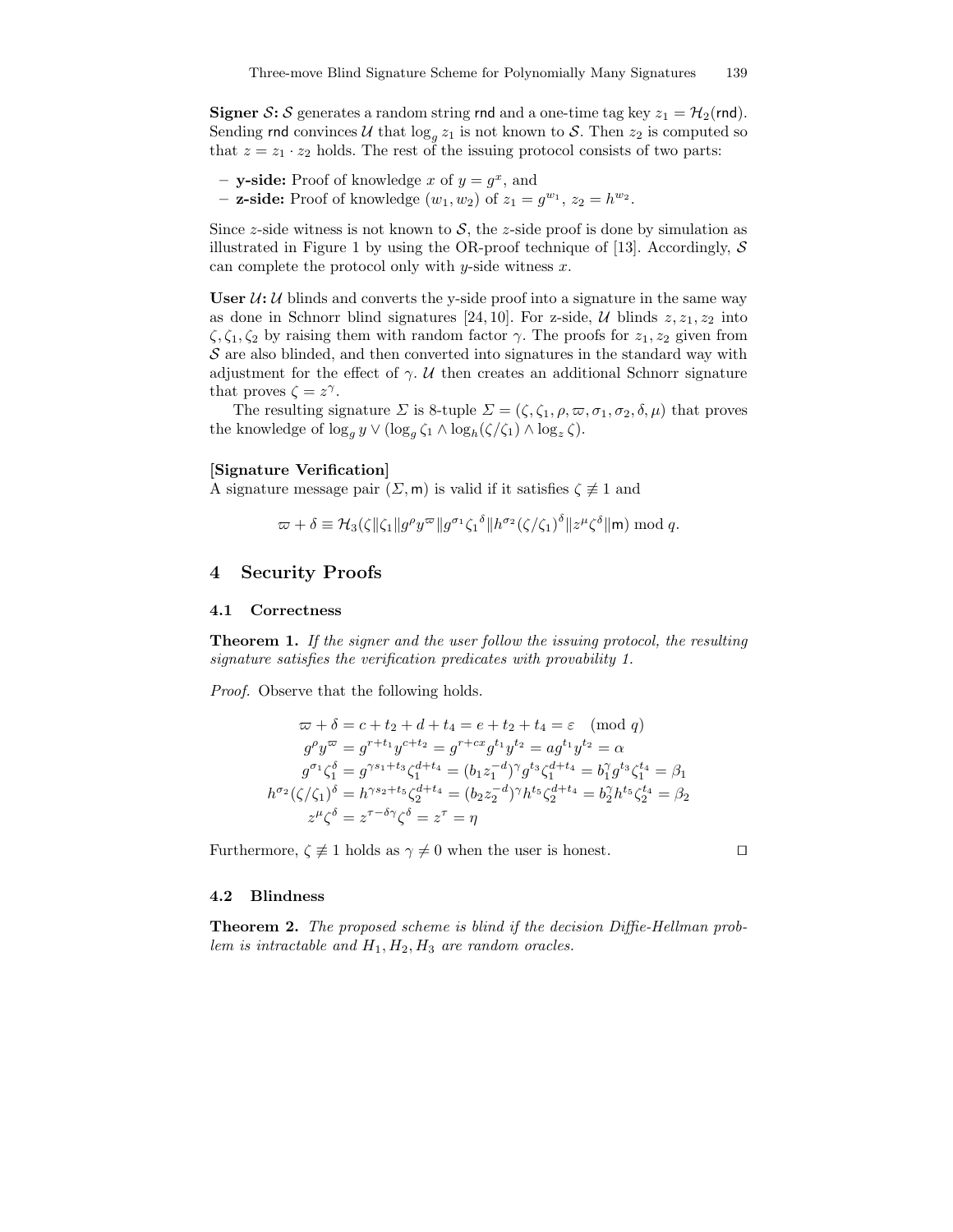#### 140 Masayuki ABE

*Proof.* (sketch) Suppose that  $(S^*, \mathcal{D}^*)$  is successful in breaking blindness with probability  $1/2 + \epsilon$  where  $\epsilon$  is not negligible. Let  $t_s$  be the maximum running time of  $\mathcal{D}^*$ , which is also polynomially bound. We show that  $\mathcal{S}^*$  can be used to solve the DDH problem. Define  $\mathcal{DH} = \{(X_1, X_2, X_3, X_4) \in \langle g \rangle^4 | \log_{X_1} X_2 =$  $\log_{X_3} X_4$ } and  $\mathcal{R} = \{(X_1, X_2, X_3, X_4) \in (g)^4\}$ . Let  $(A, B, C, D) \in (g)^4$  be a DDH instance, which is taken from  $\mathcal{D}\mathcal{H}$  or  $\mathcal{R}$  with equal probability. Given such an instance, first define  $H_1$  so that  $z = A$ . Select  $b \in U \{0,1\}$  and engage in the issuing protocol with  $S^*$  twice. Label the executions run<sub>0</sub> and run<sub>1</sub>. Define  $H_2$  so that  $z_1 = B$  in run<sub>b</sub>, and  $z_1 \in U \langle g \rangle$  in run<sub>1-b</sub>. Follow the protocol in both run. Then, generate a signature-message pair  $(\Sigma, \mathsf{m})$  that includes  $(\zeta, \zeta_1)$  =  $(C, D)$ . Other variables in  $\Sigma$  are generated by using the standard zero knowledge simulation technique; randomly choose  $\rho, \varpi, \sigma_1, \sigma_2, \delta, \mu$ , and then define  $H_3$  so that it looks consistent. Given  $(\Sigma, \mathsf{m})$  and views from S, distinguisher  $\mathcal{D}^*$  outputs b'. If  $b' = b$ , we conclude that the instance is in  $\mathcal{DH}$ . It is in  $\mathcal{R}$ , otherwise.

Observe that if  $(A, B, C, D) \in \mathcal{DH}, \Sigma$  is a valid signature that can be produced in run<sub>b</sub>, since  $\log_z z_1 = \log_A B = \log_C D = \log_{\zeta} \zeta_1$  and there exist blinding factors  $t_1, t_2, t_3, t_4, t_5$  that convert the view of run<sub>b</sub> into  $\Sigma$ <sup>1</sup>. On the other hand, Σ cannot be produced from  $run_{1-b}$  since  $log_z z_1 ≠ log_\zeta \zeta_1$  except for negligible probability. Therefore, given  $\Sigma$ ,  $\mathcal{D}^*$  outputs correct b with probability  $1/2 + \epsilon$ . Next, observe that if  $(A, B, C, D) \in \mathcal{R}$ ,  $\Sigma$  cannot be produced in either run<sub>0</sub> and run<sub>1</sub> since  $\log_z z_1 \neq \log_\zeta \zeta_1$  for both runs except for negligible probability. Hence, b is independent of  $\dot{\Sigma}$ , and  $b' = b$  happens with probability 1/2. Thus, the success probability in DDH problem is  $1/2(1/2 + \epsilon) + 1/2(1/2) = 1/2 + \epsilon/2$ , which contradicts to the DDH assumption when  $\epsilon$  is not negligible. Note that  $\mathcal{D}^*$  may not terminate in time  $t_s$  if the instance is in  $\mathcal{R}$ . However, this is also to our advantage since we can see that  $\Sigma$  is not a proper input to  $\mathcal{D}^*$  and the instance is in R.

Finally, note that if  $S^*$  chooses the same rnd in both executions, the resulting signatures are perfectly indistinguishable as there exist consistent blinding factors for any combination of the views and signatures.  $\Box$ 

Note that the blindness relies on the decision Diffie-Hellman assumption over the public key of the signer. This suggests that an adversarial signer could choose  $p, q, q$  so that the DDH problem could be solved with those parameters. However, as we shall show in the next section, one-more unforgeability is based on the discrete logarithm assumption. Therefore, choosing weak parameters to violate blindness could result in the loss of one-more unforgeability unless DL is strictly harder than DDH. Nevertheless, it is beneficial for the users to verify that the public keys are generated and the hash functions are chosen so that those assumptions are likely to hold. There are several practical solutions for this matter. An inexpensive solution would be to use a widely believed secure

<sup>&</sup>lt;sup>1</sup> This is why  $b_1, b_2 \in (g)$  has to be checked. Without this check, wrong  $b_1, b_2$  could produce a valid signature if  $\gamma$  is a lucky choice. This results in a nonuniform distribution of  $\gamma$  while the one that underlies the simulated signature follows the uniform distribution.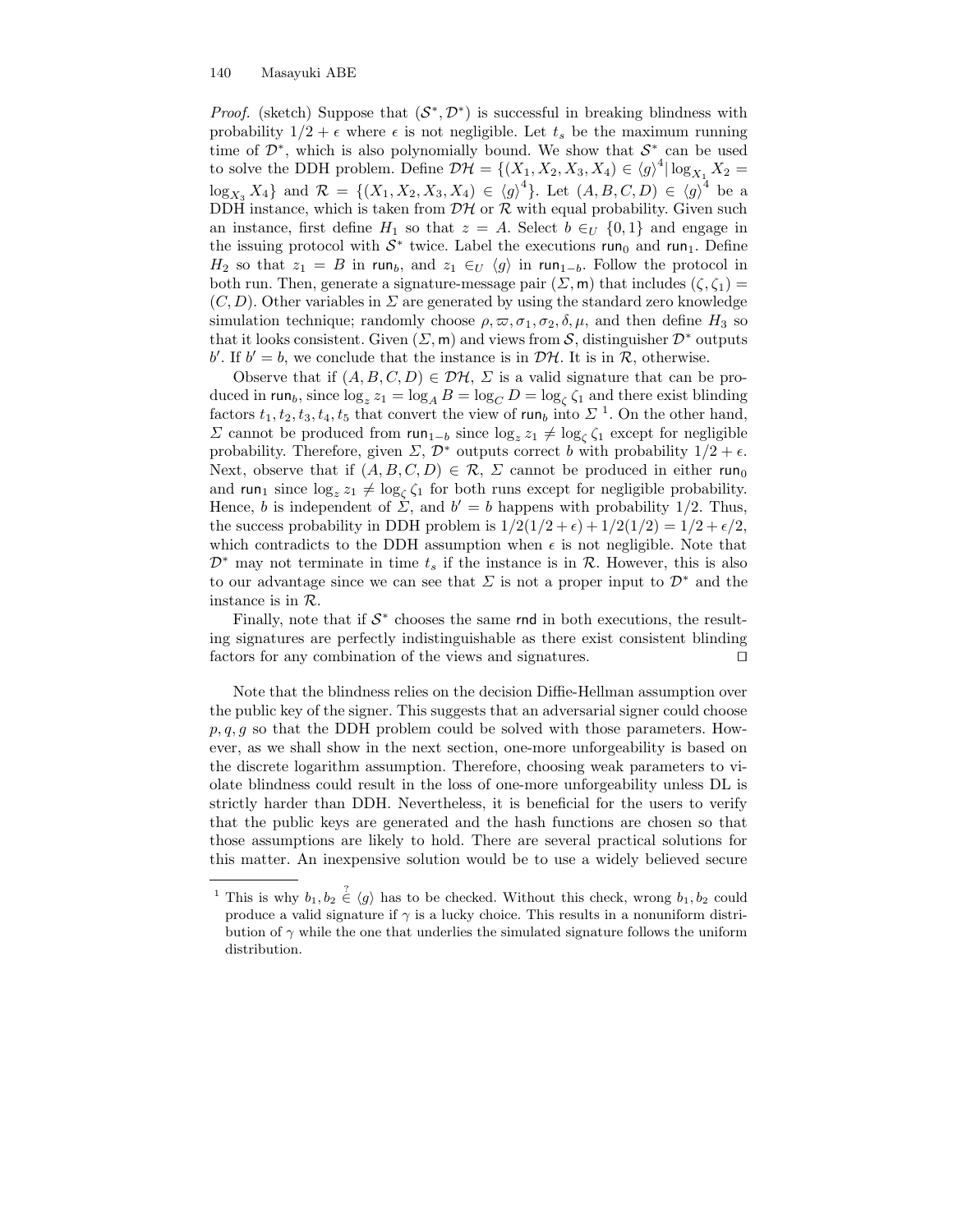hash function like SHA-1, and plug it into the source of randomness of  $\mathcal G$  so that the users can believe that there is no room for the adversarial signer to control the resulting parameters. It is also needed to check if y is in  $\langle q \rangle$  and z is correctly made. In practice these could be examined by a certificate authority at registration on behalf of the users.

#### 4.3 One-more Unforgeability

**Theorem 3.** The proposed scheme is  $(\ell, \ell + 1)$ -unforgeable for polynomially bound  $\ell$  if the discrete logarithm problem is intractable and  $H_1, H_2, H_3$  are random oracles.

The proof is structured as follows. We first observe that the scheme is witness indistinguishable [15] (Lemma 1), which helps us to simulate the signer with either y-side or z-side witness(es) to extract the witness of the other side. It is then proven that the user can blind  $(z, z_1)$  into  $(\zeta, \zeta_1)$  only in such a way that  $\log_z \zeta = \log_{z_1} \zeta_1$  to obtain a valid signature (Lemma 2). We then show that creating a valid signature without engaging in the issuing protocol with the legitimate signer is infeasible (Lemma 3). From Lemma 2 and 3, one can see that if the user engages in the signature issuing protocol  $\ell$  times and outputs  $\ell + 1$ signatures, there exist at least two valid signatures linked to a particular run of the issuing protocol. So the rest is to prove that such a forger who is successful in producing two signatures from a single protocol run can be used to solve the discrete logarithm problem.

#### Lemma 1. The signature issuing protocol is witness indistinguishable.

The above lemma holds immediately according to [13]. Indeed, it is not hard to see that the issuing protocol can be completed if the signer knows either y-side witness x, or z-side witness  $(w_1, w_2) = (\log_g z_1, \log_h z_2)$ .

Hereafter, let run<sub>i</sub> denote the label of  $i$ -th execution of the issuing protocol. We define z-side witness in  $run_i$  as  $(w_{1i}, w_{2i})$ .

**Lemma 2.** (Restrictive Blinding) Let  $\mathcal{U}_0^*$  be a user that engages in the signature issuing protocol  $\ell$  times, and outputs a valid message-signature pair,  $(m, \zeta, \zeta_1, \rho, \varpi, \sigma_1, \sigma_2, \delta, \mu)$ . Let  $z_{1i}$  denote  $z_1$  used by S in run<sub>i</sub>. For polynomially bound  $\ell$  and for all polynomial-time  $\mathcal{U}_0^*$ , the probability that  $\log_z \zeta \neq \log_{z_{1i}} \zeta_1$ holds for all i is negligible if the discrete logarithm problem is intractable and  $H_1, H_2, H_3$  are random oracles.

**Proof idea:** Suppose that  $\log_g h$  is not known. We assign  $z = g^{w_1} h^{w_2}$  and  $(z_{1J}, z_{2J}) = (g^{w_1}, h^{w_2})$  for  $J \in U$  {1, ...,  $\ell$ } by defining  $\mathcal{H}_1$  and  $\mathcal{H}_2$  so. Since the signature contains proofs of  $\zeta = z^{\gamma}$ ,  $\zeta_1 = g^{w'_1}$ ,  $\zeta_2 = h^{w'_2}$ , we may be capable of extracting  $(\gamma, w'_1, w'_2)$  by rewinding the user in the random oracle model. Once it is done, the condition  $\log_z \zeta \neq \log_{z_{1J}} \zeta_1$  guarantees that we obtain two different representations of z, i.e.,  $z = g^{w_1}h^{w_2} = g^{w'_1/\gamma}h^{w'_2/\gamma}$ , which allows us to compute  $\log_q h$ . For this to be done, we need to simulate S that issues  $\ell$  signatures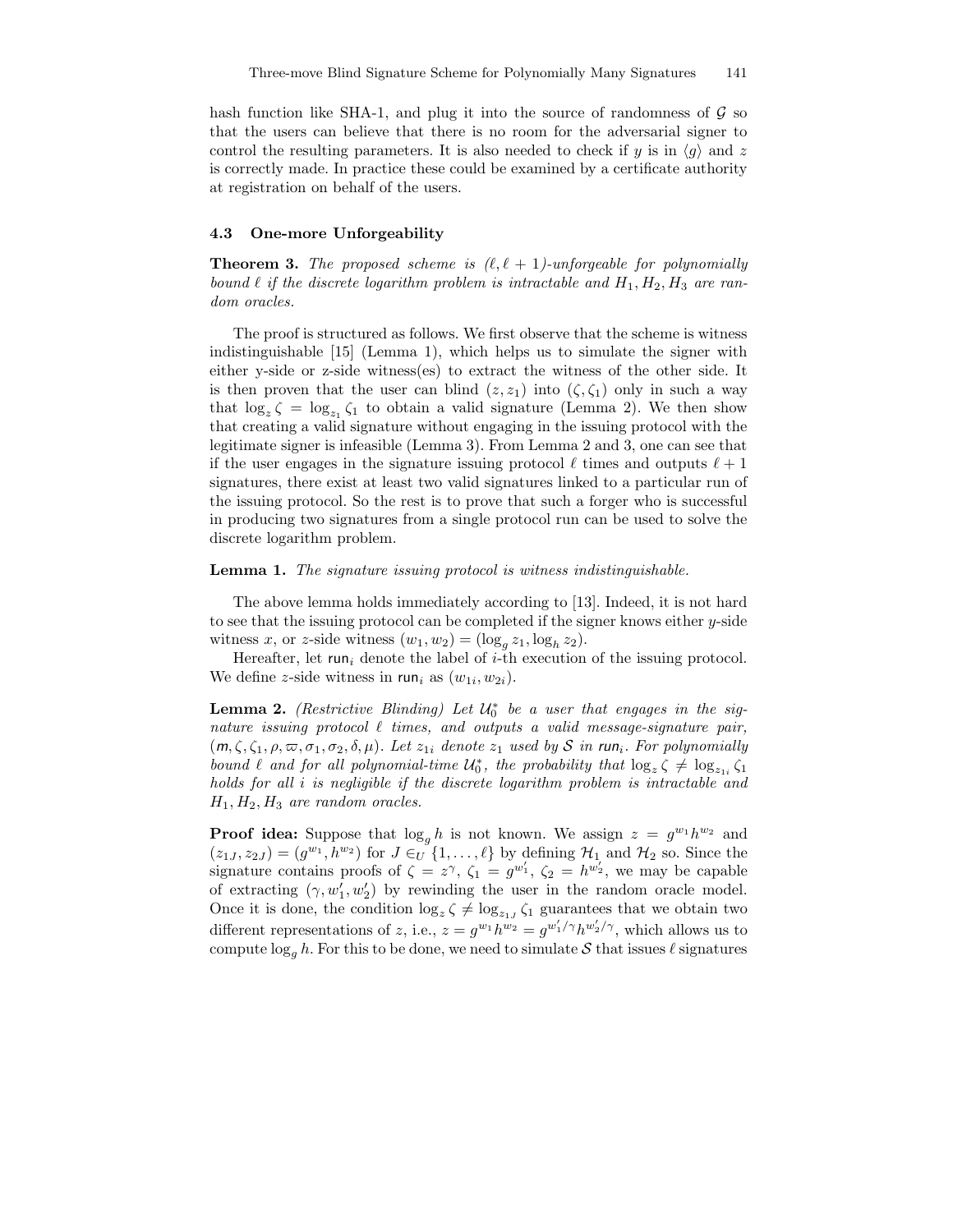

Fig. 2. The interaction among signer S, adversary  $\mathcal{U}_1^*$ , and random oracle  $\mathcal{H}_3$ .

without knowing  $\log_a h$ . We do this with y-side witness x by exploiting witness indistinguishability. The problem is that, due to witness indistinguishability, the rewinding may result in extracting y-side witness  $x$ , which is already known. So we first flip a coin to decide with which witness, y-side or z-side, the simulation is performed, and expect that one of the following happens.

- Simulation is done with y-side witness (and z-side witness in  $run_J$ ). Then another z-side witness is extracted by rewinding. This solves  $\log_a h$ .
- Simulation is done with z-side witnesses. Then y-side witness is extracted by rewinding. This solves  $\log_a y$ .

*Proof.* Assume that, having at most  $q_h$  accesses to  $\mathcal{H}_3$  and asking at most  $\ell$  signatures to  $\mathcal{S}, \mathcal{U}_0^*$  outputs signature  $(\zeta, \zeta_1, \rho, \varpi, \sigma_1, \sigma_2, \delta, \mu)$  that satisfies  $\log_z \zeta_1 \neq \log_{z_{1i}} \zeta_1$  for all i with probability  $\epsilon_0$  which is not negligible in n. Here,  $q_h$  and  $\ell$  are bound by a polynomial of security parameter n. We randomly fix an index  $Q \in \{1, \ldots, q_h\}$  and regard  $\mathcal{U}_0^*$  as successful only if the resulting signature corresponds to the  $Q$ -th query to  $H_3$ . (If it does not correspond to any query,  $\mathcal{U}_0^*$  is successful only with negligible probability due to the randomness of  $\mathcal{H}_3$ .) Accordingly, it is equivalent to assuming an adversary, say  $\mathcal{U}_1^*$ , that asks  $\mathcal{H}_3$  only once and succeeds with probability  $\epsilon_1 \geq \epsilon_0/q_h$ . Figure 2 illustrates the interaction among the signer  $S$ , adversarial user  $\mathcal{U}_1^*$ , and random oracle  $\mathcal{H}_3$ . Given  $\mathcal{U}_1^*$ , we construct machine  $\mathcal{M}_1$  that solves the discrete-log problem by simulating the interaction. Let  $(\mathbf{p}, \mathbf{q}, \mathbf{g}, \mathbf{Y})$  be an instance to solve  $\log_{\mathbf{g}} \mathbf{Y}$  in  $\mathbb{Z}_{q}$ .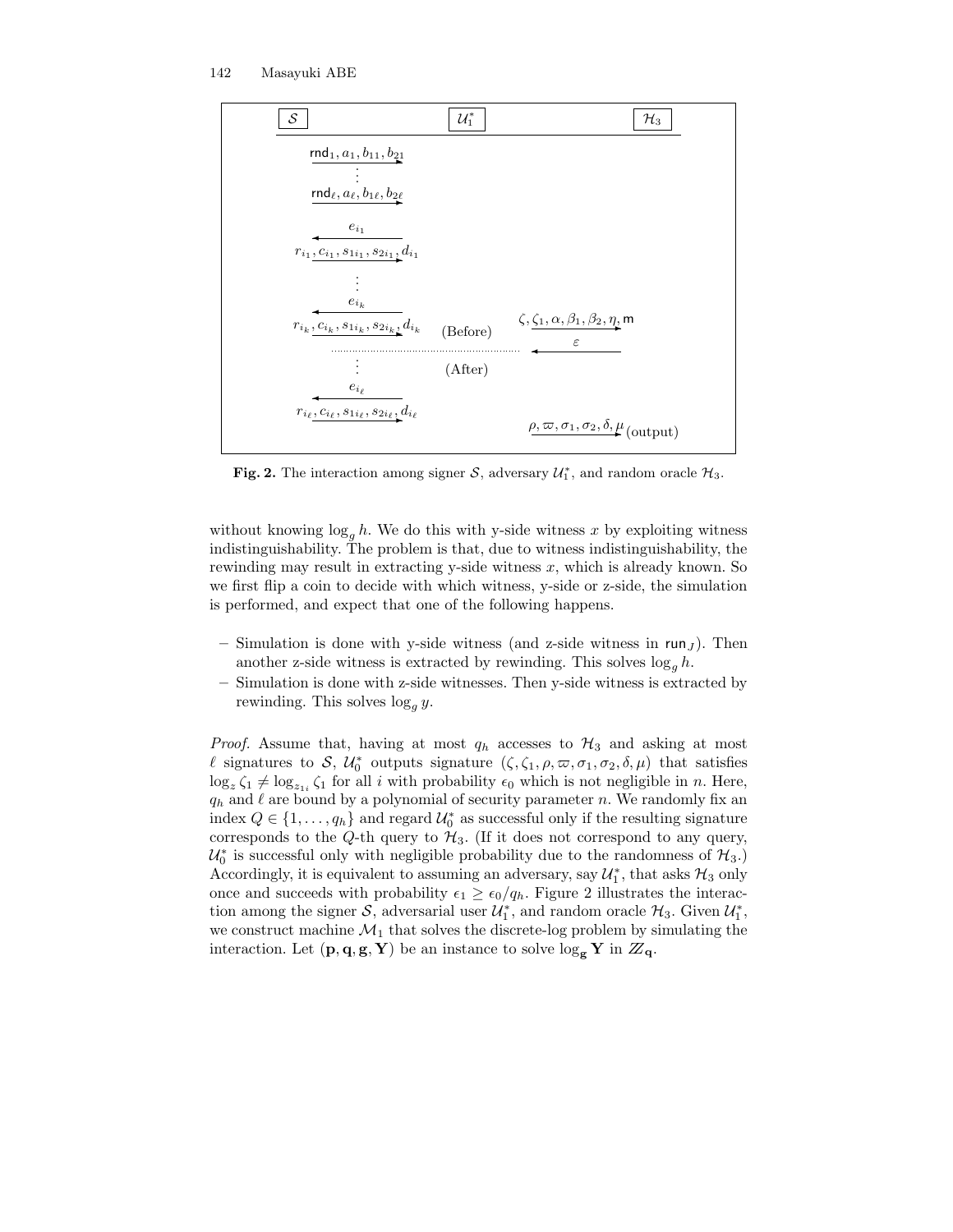**Reduction Algorithm:**  $M_1$  first sets  $(p, q, g) := (\mathbf{p}, \mathbf{q}, \mathbf{g})$ . It then flips a coin  $\chi \in_U \{0,1\}$  to select either  $y := Y$  (case  $\chi = 0$ ), or  $h := Y$  (case  $\chi = 1$ ).

Case  $y = Y$ : (Extracting y-side witness)

- 1. M<sub>1</sub> selects  $w, w_0 \in U \mathbb{Z}_q$  and sets  $h := g^w$  and  $z := \mathcal{H}_1(p||q||g||y) = g^{w_0}$ .
- 2.  $\mathcal{M}_1$  runs  $\mathcal{U}_1^*$  simulating  $\mathcal S$  with z-side witnesses as follows.
	- (a) Select  $c_i, r_i \in_U \mathbb{Z}_q$  and compute  $a_i := g^{r_i} y^{c_i}$ .
	- (b) Select rnd<sub>i</sub>  $\in_U \{0,1\}^*$  and  $w_{1i} \in_U \mathbb{Z}_q$  and define  $\mathcal{H}_2(\text{rnd}_i)$  as  $g^{w_{1i}}$ . Then compute  $w_{2i} := (w_0 - w_{1i})/w \mod q$ . (Accordingly,  $z_{1i} = g^{w_{1i}}$  and  $z_{2i} = h^{w_{2i}}.$
	- (c) Compute  $b_{1i} := g^{u_{1i}}$  and  $b_{2i} := h^{u_{2i}}$  with  $u_{1i}, u_{2i} \in U \mathbb{Z}_q$ .
	- (d) Send  $\text{rnd}_i, a_i, b_{1i}, b_{2i}$  to  $\mathcal{U}_1^*$ .
	- (e) Given  $e_i$  from  $\mathcal{U}_1^*$ , compute  $d_i := e_i c_i \mod q$ ,  $s_{1i} := u_{1i} d_i w_{1i} \mod q$ , and  $s_{2i} := u_{2i} - d_i w_{2i} \bmod q$ .
	- (f) Send  $r_i, c_i, s_{1i}, s_{2i}, d_i$  to  $\mathcal{U}_1^*$ .
	- $\mathcal{M}_1$  simulates  $\mathcal{H}_3$  by returning  $\varepsilon \in_U \mathbb{Z}_q$ .
- 3.  $\mathcal{U}_1^*$  outputs a signature, say  $(\zeta, \zeta_1, \rho, \varpi, \sigma_1, \sigma_2, \delta, \mu)$ , that corresponds to  $\varepsilon$ .
- 4. Reset and restart  $\mathcal{U}_1^*$  with the same setting.  $\mathcal{M}_1$  simulates  $\mathcal{H}_3$  with  $\varepsilon' \in_U \mathbb{Z}_q$ . 5.  $\mathcal{U}_1^*$  outputs a signature, say  $(\zeta, \zeta_1, \rho', \varpi', \sigma_1', \sigma_2', \delta', \mu')$ , that corresponds to  $\varepsilon'.$
- 6. If  $\omega \neq \omega'$ ,  $\mathcal{M}_1$  outputs  $x := (\rho \rho')/(\omega' \omega) \mod q$ . The simulation fails, otherwise.

Case  $h = Y$ : (Extracting z-side witness)

- 1.  $M_1$  selects  $x \in U \mathbb{Z}_q$  and sets  $y := g^x$ . It also selects  $w_1, w_2 \in U \mathbb{Z}_q$  and sets  $z := \mathcal{H}_1(p||q||g||y) = g^{w_1}h^{w_2}.$
- 2.  $\mathcal{M}_1$  selects  $I \in_U \{0, \ldots, \ell\}$  and  $J \in_U \{1, \ldots, \ell\}.$
- 3.  $M_1$  runs  $U_1^*$  simulating as follows.
	- (a) For  $i \neq J$ ,  $\mathcal{M}_1$  follows the protocol with y-side witness, x.  $H_2$  is simulated by returning random choices from  $\langle g \rangle$ .
	- (b) For  $i = J, M_1$  engages in the issuing protocol using both y-side witness x and z-side witness  $(w_1, w_2)$  as follows.
		- i. Define  $\mathcal{H}_2(\text{rnd}_J)$  so that  $z_{1J} = g^{w_1}$  and  $z_{2J} = h^{w_2}$ .
		- ii. Compute  $a_J = g^{u_J}, b_{1J} = g^{u_{1J}}, b_{2J} = h^{u_{2J}}$  with  $u_J, u_{1J}, u_{2J} \in_U \mathbb{Z}_q$ .
		- iii. Send  $(\text{rnd}_J, a_J, b_{1J}, b_{2J})$  to  $\mathcal{U}_1^*$ .
		- iv. Given  $e_J$  from  $\mathcal{U}_1^*$ , choose  $d_J \in_U \mathbb{Z}_q$  and compute  $c_J := e_J$  $d_J \bmod q, r_J := u_J - c_J x \bmod q, s_{1J} := u_{1J} - d_J w_1 \bmod q, \text{ and }$  $s_{2J} := u_{2J} - d_J w_2 \mod q.$

v. Send  $(r_J, c_J, s_{1J}, s_{2J}, d_J)$  to  $\mathcal{U}_1^*$ .

- $\mathcal{M}_1$  simulates  $\mathcal{H}_3$  by returning  $\varepsilon \in_U \mathbb{Z}_q$ .
- 4.  $\mathcal{U}_1^*$  outputs a signature, say  $(\zeta, \zeta_1, \rho, \varpi, \sigma_1, \sigma_2, \delta, \mu)$ , that corresponds to  $\varepsilon$ .
- 5. Rewind and restart  $\mathcal{U}_1^*$  with the same setting.
	- If  $I = 0$ ,  $\mathcal{M}_1$  simulates  $\mathcal{H}_3$  by returning  $\varepsilon' \in_U \mathbb{Z}_q$ . Otherwise, set  $\varepsilon' = \varepsilon$ .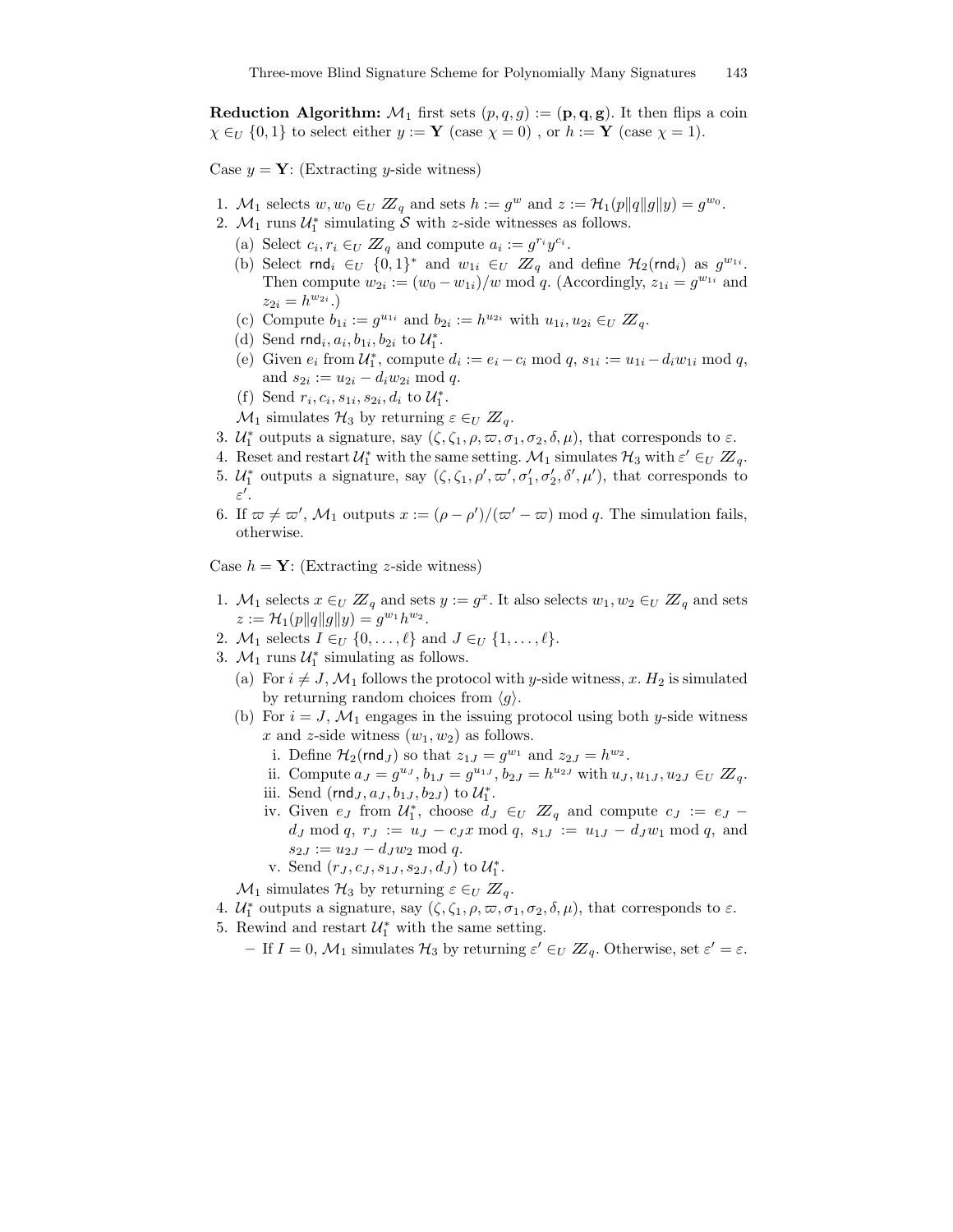- If  $I \neq 0$  and run<sub>J</sub> has not yet been completed before the query to  $\mathcal{H}_3$ is sent,  $\mathcal{M}_1$  simulates the execution by using both y-side and z-side witnesses as above choosing  $d'_{J} \in_{U} \mathbb{Z}_{q}$ . Otherwise,  $\mathcal{M}_{1}$  simulates only with y-side witness choosing  $d'_J = d_J$ .
- 6.  $\mathcal{U}_1^*$  outputs a signature, say  $(\zeta, \zeta_1, \rho', \varpi', \sigma_1', \sigma_2', \delta', \mu')$ , that corresponds to ε  $\prime$ .
- 7. If  $\delta \neq \delta'$ ,  $\mathcal{M}_1$  computes  $w'_1 = (\sigma_1 \sigma'_1)/(\mu \mu') \mod q$ ,  $w'_2 = (\sigma_2 \sigma'_2)/(\mu \mu')$  $\mu'$ ) mod q, and outputs  $w = (w_1 - w_1')/(w_2' - w_2) \mod q$ . Simulation fails, otherwise.

#### Evaluation of success probability:

In Figure 2, observe that independent variables given to  $\mathcal{U}_1^*$  are p, q, g, h, y,  $\mathcal{H}_1$ ,  $\mathcal{H}_2$ , rnd<sub>i</sub>,  $a_i$ ,  $b_{1i}$ ,  $b_{2i}$ ,  $d_i$  for all i, and  $\varepsilon$  and the random tape of  $\mathcal{U}_1^*$ . All other variables are uniquely determined by these independent variables. Note that  $e_i$ 's are also determined by the random tape of  $\mathcal{U}_1^*$  and the variables that appeared so far. We wrap all these independent variables into  $\Lambda$ , except for  $\{\varepsilon, d_{i_{k+1}}, \ldots, d_{i_\ell}\},$ which is defined as  $D_{\varepsilon}$ . Let D denote  $D_{\varepsilon} \setminus {\varepsilon}$ .

Let S be the set of all  $(A, D_{\varepsilon})$  that leads  $\mathcal{U}_1^*$  to a success, i.e.,  $Pr_{A, D_{\varepsilon}}[(A, D_{\varepsilon}) \in$  $|S| \geq \epsilon_1$ . According to Lemma 4, with probability at least  $\epsilon_1/2$ , randomly selected  $\Lambda$  satisfies  $Pr_{D_{\varepsilon}}[(\Lambda, D_{\varepsilon}) \in S] \ge \epsilon_1/2$ . Once  $\Lambda$  is fixed,  $\delta$  is uniquely determined by  $D_{\varepsilon}$ . By  $\delta \leftarrow D_{\varepsilon}$ , we denote the map from  $(A, D_{\varepsilon})$  in S to  $\delta$ . If  $(A, D_{\varepsilon}) \notin S$ , we denote  $\bot \leftarrow D_{\varepsilon}$ .

We consider how sensitive  $\delta$  is to  $D_{\varepsilon}$ . Define function  $\psi$  as

$$
\psi(\delta) = \Pr_{D_{\varepsilon}}[\delta \leftarrow D_{\varepsilon}].
$$

Let  $\delta_{max}$  be the value of  $\delta$  that maximizes  $\psi(\delta)$ . That is,  $\delta_{max}$  is the value of  $\delta$ that is most likely to appear in a successful output of  $\mathcal{U}^*$ . Let  $\psi_{max} = \psi(\delta_{max})$ . We consider two cases.

#### Case 1 ( $\psi_{max}$  is not negligible) :

In this case,  $\delta$  is not likely to change even if  $D_{\varepsilon}$  changes, so we perform the rewinding simulation with z-side witnesses choosing  $D_{\varepsilon}$  and  $D'_{\varepsilon}$  uniformly. By the definition of  $\psi_{max}$ , uniformly chosen  $D_{\varepsilon}$  and  $D'_{\varepsilon}$  yield  $\delta_{max}$  with probability greater than  $\psi_{max}^2$ , which is not negligible. Since  $\varepsilon$  differs in  $D_{\varepsilon}$  and  $D'_{\varepsilon}$  with overwhelming probability, we have  $\varpi + \delta_{max} = \varepsilon \neq \varepsilon' = \varpi' + \delta_{max} \pmod{q}$ . Thus, we obtain  $\varpi \neq \varpi'$  with which y-side witness can be extracted as written in Step-6 of Case  $y = Y$ .

#### Case 2 ( $\psi_{max}$  is negligible) :

In this case,  $\delta$  tends to change if  $D_{\varepsilon}$  changes. We first observe that there exists at least one element in  $D_{\varepsilon}$  whose change impacts  $\delta$ . Hereafter, we treat  $\varepsilon$  in  $D_{\varepsilon}$  as  $d_0$ , so the elements in  $D_{\varepsilon}$  are suffixed as  $(0, i_{k+1}, \ldots, i_{\ell})$ . Define  $Id = (0, i_{k+1}, \ldots, i_{\ell})$ . Let  $D_{\varepsilon}^{-i}$  for  $i \in Id$  denote a sequence obtained by removing  $d_i$  from  $D_{\varepsilon}$ . Observe that  $Pr_{D_{\varepsilon}}[\delta \leftarrow D_{\varepsilon}] \leq \psi_{max}$  holds for any  $\delta$  by the definition of  $\psi_{max}$ . Suppose that  $D_{\varepsilon}$  is uniformly chosen and  $\delta$  is produced as  $\delta \leftarrow D_{\varepsilon}$ . Then, according to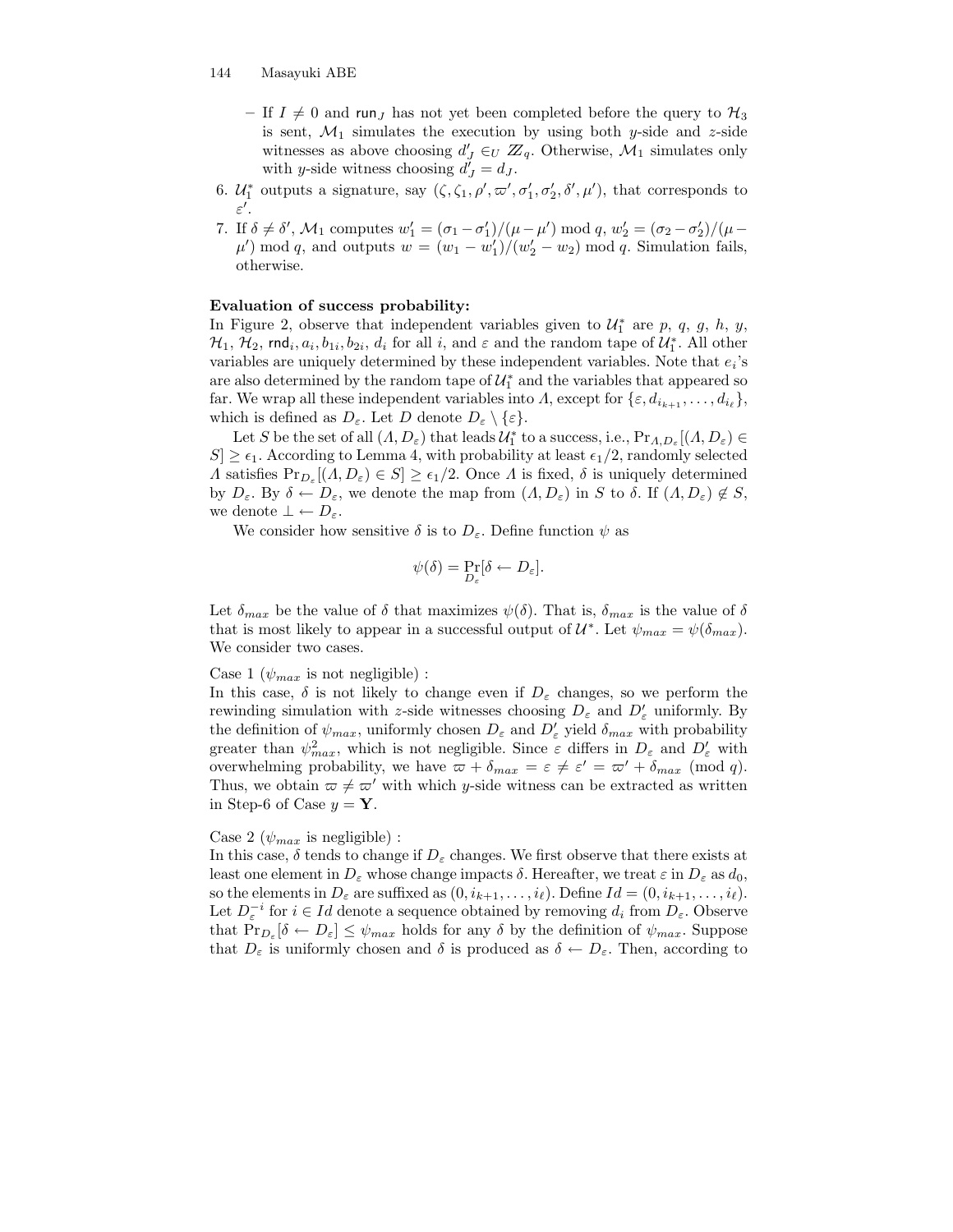Corollary 1, there exists  $J \in Id$  such that randomly chosen  $D_{\varepsilon}^{-J}$  satisfies

$$
\Pr_{d_J}[\delta \leftarrow D_{\varepsilon}^{-J} \cup \{d_J\}] > 1 - \psi_{max}
$$

with probability  $\langle \psi_{max}$ . We can correctly guess such index J with probability at least  $1/(\ell + 1)$  by randomly taking it from  $\{0, \ldots, \ell\}$ . Taking the complement of the above, we see that randomly chosen  $D_{\varepsilon}^{-J}$  satisfies

$$
\Pr_{d_J}[\delta \nleftrightarrow D_{\varepsilon}^{-J} \cup \{d_J\}] \ge \psi_{max}
$$

with probability  $\geq 1 - \psi_{max}$ . Now suppose that  $D'_{\varepsilon}$  is made from  $D_{\varepsilon}$  by choosing  $d_J \in_U \mathbb{Z}_q$ , and  $\delta'$  is produced as  $\delta' \leftarrow D'_\varepsilon$ . From the above observation,  $\{\delta' \neq \delta\}$  $\vee$  { $(\Lambda, D_{\varepsilon}') \notin S$ } happens with probability not negligible in *n*. According to Lemma 4, with probability  $\epsilon_1/4$ , uniformly chosen  $D_{\varepsilon}^{-J}$  satisfies

$$
\Pr_{d_J}[(\Lambda, D_{\varepsilon}^{-J} \cup \{d_J\}) \in S] \ge \epsilon_1/4.
$$

Thus, with probability not negligible in n, such  $D_{\varepsilon}$  and  $D'_{\varepsilon}$  are in S and result in  $\delta' \neq \delta$ . From this collision, z-side witness  $\log_g h$  can be extracted as shown in Step-7 of Case  $h = Y$ . The simulation with such  $D_{\varepsilon}$  and  $D'_{\varepsilon}$  can be done if the simulator has y-side witness and z-side witness of  $run_J$  since they differ at only one index J.

The probability distribution over these cases depends on  $\Lambda$  and the strategy of  $\mathcal{U}_1^*$ . Note that the distribution of  $\Lambda$  does not depend on the choice of  $\chi$  as the protocol is witness indistinguishable and the public key are generated so that it distributes uniformly. Accordingly, the coin flip of  $\chi$  turns the simulation to the proper case with probability  $1/2$ .

**Lemma 3.** Any poly-time adversary  $\mathcal{U}_3^*$  outputs a valid signature without interacting with  $S$  only with negligible probability if the discrete logarithm problem is intractable and  $H_1, H_2, H_3$  are random oracles.

Proof. (sketch) This is equivalent to proving the security of the ordinary (i.e., non-blind) version of the signature scheme against key-only attack [19]. Thus it can be done by the rewinding simulation in the random oracle model in a similar way as done in [28]. Given  $\mathbf{Y} \in_U \langle g \rangle$ , we construct a machine,  $\mathcal{M}_2$ , that finds  $\log_g \mathbf{Y}$  in  $\mathbb{Z}_q$ .  $\mathcal{M}_2$  first selects  $w, \xi$  randomly and sets  $y = \mathbf{Y}$ ,  $h = g^w$ ,  $z = \mathbf{Y} g^{\xi}$ . (Since  $\mathcal{M}_2$  does not need to simulate signer S, it can put Y into both y and z.)  $\mathcal{M}_2$  then invokes  $\mathcal{U}_3^*$  twice with the same initial settings and different  $\varepsilon$  and  $\varepsilon'$  as answers of  $\mathcal{H}_3$ . Let the resulting signatures be  $(\zeta, \zeta_1, \rho, \varpi, \sigma_1, \sigma_2, \delta, \mu)$  and  $(\zeta, \zeta_1, \rho', \varpi', \sigma_1', \sigma_2', \delta', \mu')$ . Since  $\varpi + \delta = \varepsilon \neq \varepsilon' = \varpi' + \delta'$ , at least either  $\varpi \neq \varpi'$ or  $\delta \neq \delta'$  happens. If  $\omega \neq \omega'$ ,  $\mathcal{M}_2$  computes  $\log_g Y = \log_g y = (\rho - \rho')/(\omega' - \sigma')$  $\varpi$ ) mod *q*. For the case δ ≠ δ', M<sub>2</sub> computes  $\gamma = \log_z \zeta = (\mu - \mu')/(\delta' - \delta) \mod q$ ,  $w_1 = \log_g \zeta_1 = (\sigma_1 - \sigma'_1)/(\delta' - \delta) \mod q, w_2 = \log_g \zeta_2 = (\sigma_2 - \sigma'_2)/(\delta' - \delta) \mod q,$ and  $\log_g \mathbf{Y} = \log_g z - \xi = (w_1 + w_2/w) / \gamma - \xi \mod q.$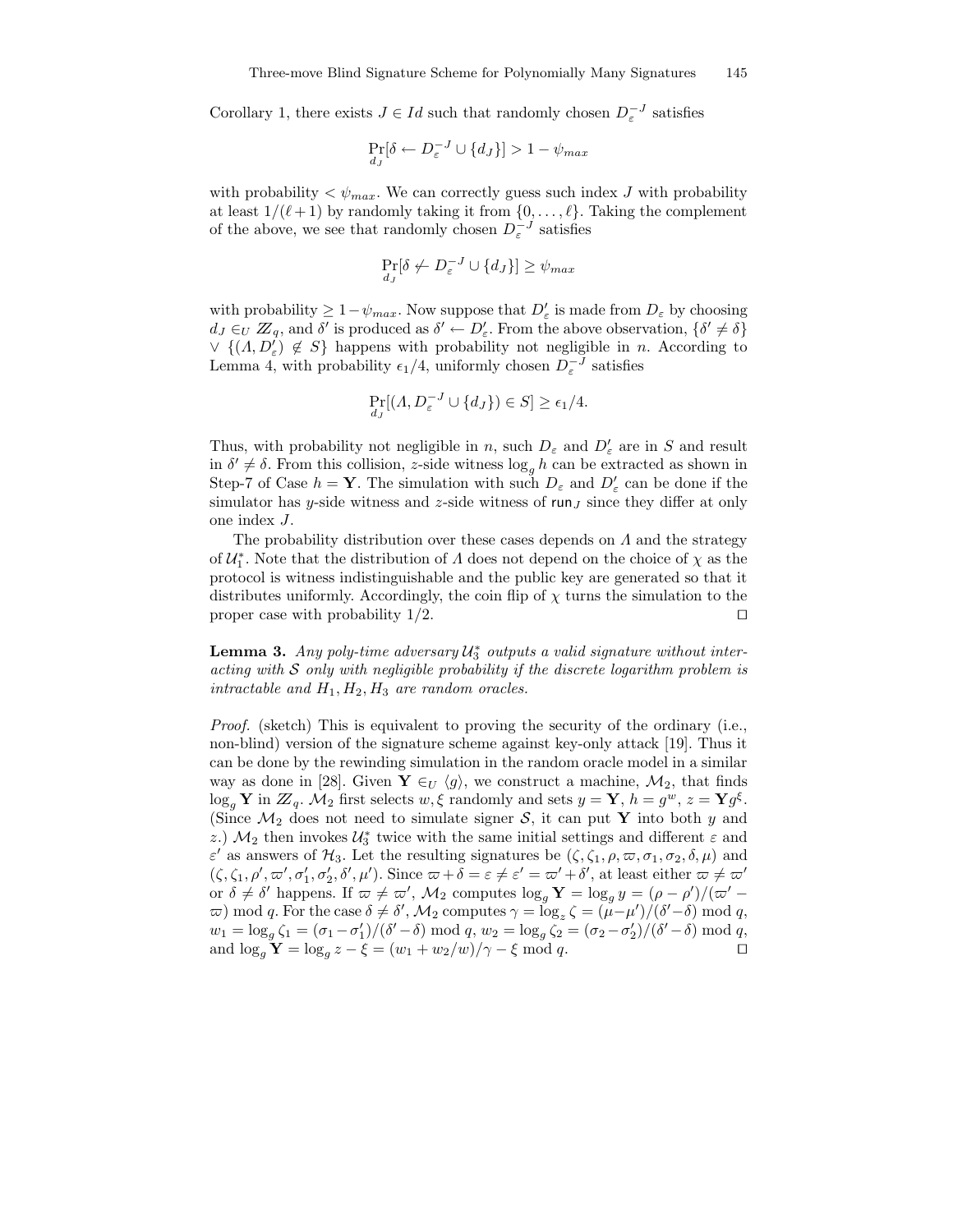*Proof of Theorem 3.* Suppose that there exists an adversary  $\mathcal{U}_4^*$  that outputs  $\ell + 1$  valid signatures with probability  $\epsilon_4$  not negligible in n after interacting with S at most  $\ell$  times. The case of  $\ell = 0$  has been proven by Lemma 3. We consider  $\ell \geq 1$ .

Due to Lemma 2 and 3, among the  $\ell + 1$  signatures, there exist at least two signature-message pairs which contains  $(\zeta, \zeta_1)$  and  $(\tilde{\zeta}, \tilde{\zeta}_1)$  such that  $\log_{\zeta} \zeta_1 =$  $\log_{\tilde{\zeta}} \tilde{\zeta}_1 = \log_z z_{1I}$  holds for  $z_{1I}$  used in run<sub>I</sub> for some I in  $\{1, \ldots, \ell\}$ . Now, there exist two queries to  $H_3$  that correspond to those signatures. In a similar way as used in the proof of Lemma 2, we guess the indexes of these queries and regard  $\mathcal{U}_4^*$  as being successful only if the guess is correct. Accordingly, this is equivalent to an adversary, say  $\mathcal{U}_5^*$ , that asks  $\mathcal{H}_3$  only twice and succeeds with probability  $\epsilon_5 = \epsilon_4 / \binom{q_h}{2}$  in producing two signatures in the expected relation.

We construct a machine  $\mathcal{M}_3$  that, given  $(\mathbf{p}, \mathbf{q}, \mathbf{g}, \mathbf{Y})$ , solves  $\log_q \mathbf{Y}$  in  $\mathbb{Z}_q$  by using  $\mathcal{U}_5^*$ .

**Reduction algorithm:**  $M_3$  sets  $(p, q, g) := (\mathbf{p}, \mathbf{q}, \mathbf{g})$ . It then flips a coin,  $\chi \in U$  $\{0,1\}$ , to select either  $y := \mathbf{Y}$  (case  $\chi = 0$ ), or  $y := g^x$  with randomly chosen x  $(\case \chi = 1)$ .

- 1.  $M_3$  selects  $w, w_0 \in U \mathbb{Z}_q$  and sets  $h := g^w$  and  $z := g^{w_0}$  by defining  $\mathcal{H}_1$  so.
- 2.  $\mathcal{M}_3$  selects  $I \in_U \{1, \ldots, \ell\}$  and  $J \in_U \{1, 2\}.$
- 3.  $M_3$  runs  $U_5^*$  simulating S as follows.
	- For run<sub>i</sub>  $(i \neq I)$ ,  $\mathcal{M}_3$  simulates with z-side witness in the same way as shown in Step-2 of Case  $y = Y$  in the proof of Lemma 2.
	- For run<sub> $I$ </sub>,
		- if  $\chi = 0$ ,  $\mathcal{M}_3$  simulates with z-side witness as above, or
		- if  $\chi = 1$ , it defines  $z_{1I} := \mathcal{H}_2(r \cdot d_I) = \mathbf{Y}$  and follows the issuing protocol by using y-side witness.

 $\mathcal{M}_3$  simulates  $\mathcal{H}_3$  by returning random values, say  $\varepsilon_1$  and  $\varepsilon_2$ .

- 4.  $\mathcal{U}_5^*$  outputs two signatures.
- 5.  $M_3$  rewinds and restarts  $\mathcal{U}_5^*$  with the same setting.  $M_3$  answers J-th query to  $\mathcal{H}_3$  with  $\varepsilon'_J \in_U \mathbb{Z}_q$ .
- 6.  $\mathcal{U}_5^*$  outputs two signatures.
- 7. Let  $(\zeta, \zeta_1, \rho, \varpi, \sigma_1, \sigma_2, \delta, \mu)$  and  $(\zeta, \zeta_1, \rho', \varpi', \sigma'_1, \sigma'_2, \delta', \mu')$  be the resulting signatures that correspond to  $\varepsilon_j$  and  $\varepsilon'_j$  respectively. (If any of the resulting signatures does not correspond to the hash value,  $\mathcal{M}_3$  fails.) If  $\chi = 0$  and  $\omega \neq \omega'$ ,  $\mathcal{M}_3$  outputs  $\log_g y = \log_g \mathbf{Y} = (\rho - \rho')/(\omega' - \omega) \bmod q$ . If  $\chi = 1$ and  $\delta \neq \delta'$ , it outputs  $\log_g z_{1I} = \log_g Y = (\sigma_1 - \sigma'_1)/(\mu - \mu') \bmod q$ .  $\mathcal{M}_3$ fails, otherwise.

#### Evaluation of success probability: (sketch)

The probability that  $\mathcal{U}_5^*$  is successful and the obtained twin signatures are correlated to run<sub>I</sub> is at least  $\epsilon_5/\ell$ . The probability is taken over the coin flips of  $\mathcal{G}$ ,  $S, \mathcal{U}_5^*$  and the choices of  $\mathcal{H}_1, \mathcal{H}_2, \mathcal{H}_3$ .

According to Lemma 4, we can find, with probability at least  $\epsilon_5/2\ell$ , a convenient random tapes of  $\mathcal{G}, \mathcal{S}, \mathcal{U}_5^*$  and  $\mathcal{H}_1, \mathcal{H}_2$  that lead  $\mathcal{U}_5^*$  to output twin signatures that corresponds to run<sub>I</sub> with probability  $\geq \epsilon_5/2\ell$ . The success probability of  $\mathcal{U}_5^*$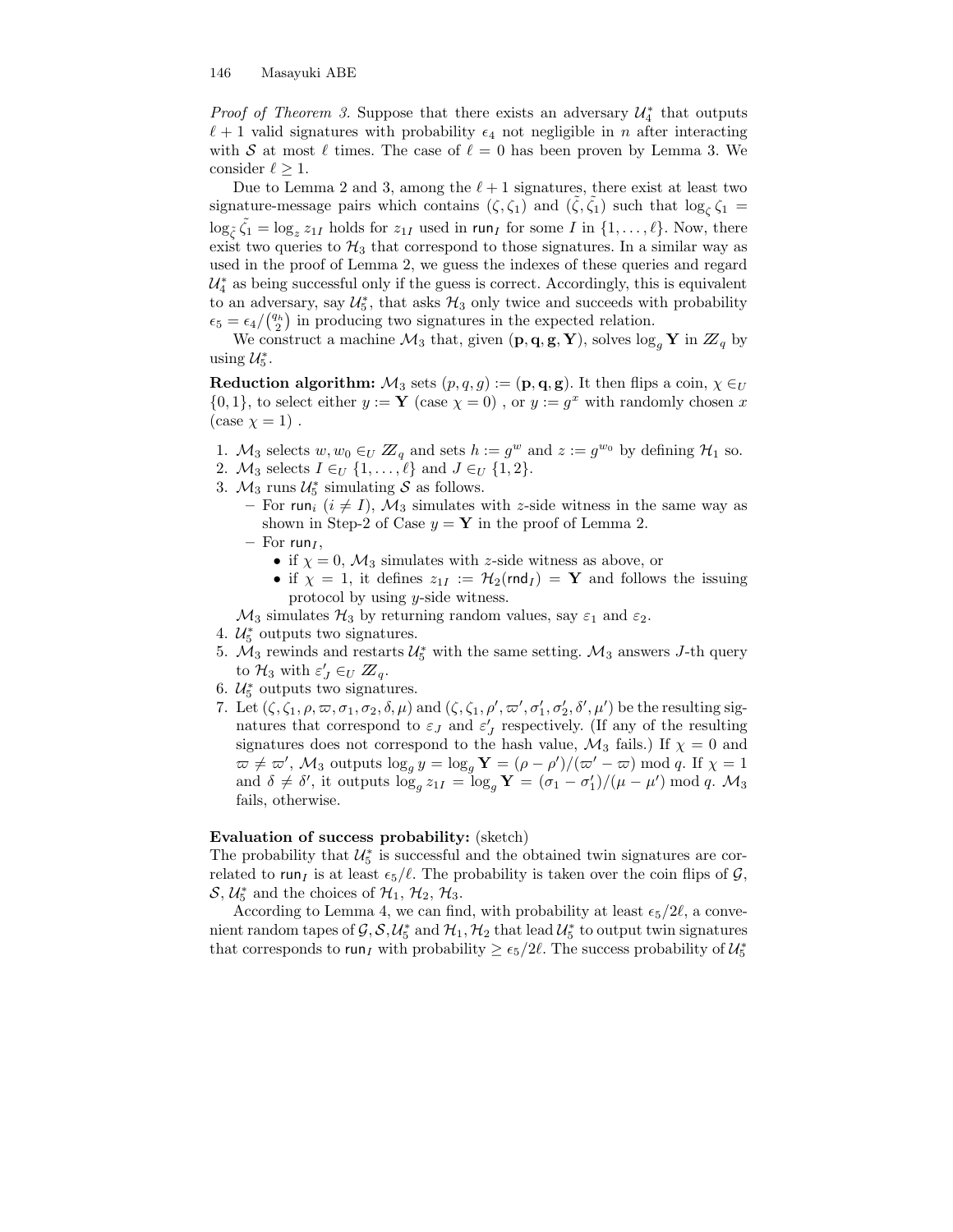is now taken over the choice of  $\mathcal{H}_3$ , i.e.,  $\varepsilon_1$  and  $\varepsilon_2$ . We show that the standard rewinding simulation works to extract the witness of the desired side with probability not negligible in the security parameter. (The rest of the proof is actually the same as that in [3], so we give only a brief sketch below.) By  $\varepsilon$ , we denote  $(\varepsilon_1, \varepsilon_2)$  hereafter. Note that the number of all possible  $\varepsilon$  is  $q^2$ . Define *Succ* as a set of  $\varepsilon$  with which  $\mathcal{U}_5^*$  succeeds. Then, there exists a many-to-one mapping from  $\varepsilon \in Succ$  to  $e_I$ , which is the challenge from  $\mathcal{U}_5^*$  used in run<sub>I</sub>. Since  $\epsilon_5/2\ell$  is not negligible in n,  $#Succ > q$  holds for infinitely many values of n. Thus, there exist  $\varepsilon$  and  $\varepsilon'$  in *Succ* that result in the same  $e_I$ . Let  $tr_i$  denote a transcript obtained in run<sub>i</sub>. That is,  $tr_i = \{ (rnd_i, a_i, b_{1i}, b_{2i}), e_i, d_i \}$  (excluding dependent variables,  $r_i, w_i, s_{1i}, s_{2i}$ ). For such  $\varepsilon$  and  $\varepsilon'$ , the sequences of the transcriptions are identical with regard to run<sub>I</sub>, that is,  $(tr_1, \dots, tr_I, \dots, tr_\ell)$  and  $(tr'_1, \dots, tr_I, \dots, tr'_\ell)$ .

Since the issuing protocol is witness indistinguishable, the distribution of  $tr_I$ does not depend on the choice of  $\chi$ . The same is true for other  $tr_i$  and  $tr'_i$  as they are produced by z-side witnesses selected independently from  $\chi$ . Thus, if  $\mathcal{U}_5^*$  is run twice with such  $\varepsilon$  and  $\varepsilon'$ ,  $\mathcal{U}_5^*$  produces a collision that results in exposing either z-side witness or y-side witness independently from  $\chi$ . It is successful if y-side witness is extracted when  $\chi = 0$ , or z-side witness, which contains  $w_1 = \log_g z_1 = \log_g Y$ , is extracted when  $\chi = 1$ . These successful cases happen with probability  $1/2$  due to the random choice of  $\chi$ . The difficulty is that we rarely find such  $\varepsilon$  and  $\varepsilon'$ . So we consider what happens if  $\varepsilon$  and  $\varepsilon''$  that result in different  $e_I$  and  $e'_I$  are chosen in the simulation. In this case,  $tr_I$  and  $tr'_I$  differ and may reflect the choice of  $\chi$  so that they only yield a useless witness that we already have. We can, however, prove that such useless result cannot occur all the time. Suppose that  $\chi = 0$  and  $\varepsilon$  and  $\varepsilon'$  yield *y*-side witness as desired, but  $\varepsilon$ and  $\varepsilon''$  only yield useless z-side witness. This means that  $\omega \neq \omega'$  and  $\omega = \omega''$ . Thus,  $\varpi' \neq \varpi''$  and desired y-side witness can be extracted if  $\varepsilon'$  and  $\varepsilon''$  are chosen. Following this observation, [3] estimated the probability of finding such a convenient pair of  $\varepsilon$  and concluded that it was not negligible in the security parameter *n*.

## 5 Application to Double-spender-traceable E-cash

Here we apply the proposed blind signature scheme to create a secure anonymous e-cash scheme that provides double-spender traceability.

The withdrawal protocol is exactly the same as the signature issuing protocol. A coin is 7-tuple coin =  $(\zeta, \zeta_1, \rho, \varpi, \sigma_1, \sigma_2, \delta)$ , which omits  $\mu$  from the signature described in the previous section. The user stores the coin together with  $\tau$  and  $\gamma$ . To pay, the user releases the coin and  $(\varepsilon_p, \mu_p)$  where  $\varepsilon_p = \mathcal{H}_4(z^{\tau}||\text{coin}||\text{desc})$ and  $\mu_p = \tau - \varepsilon_p \gamma \mod q$ . Here  $\mathcal{H}_4$  is a hash function  $\mathcal{H}_4 : \{0,1\}^* \to \mathbb{Z}_q$  and desc is the unique description of the transaction. The shop accepts if

$$
\zeta \not\equiv 1,
$$
  
\n
$$
\varpi + \delta \equiv \mathcal{H}_3(\zeta || \zeta_1 || g^{\rho} y^{\varpi} || g^{\sigma_1} \zeta_1^{\delta} || h^{\sigma_2} (\zeta / \zeta_1)^{\delta} || z^{\mu_p} \zeta^{\varepsilon_p}) \bmod q, \text{ and}
$$
  
\n
$$
\varepsilon_p \equiv \mathcal{H}_4(z^{\mu_p} \zeta^{\varepsilon_p} || \text{coin} || \text{desc}) \bmod q.
$$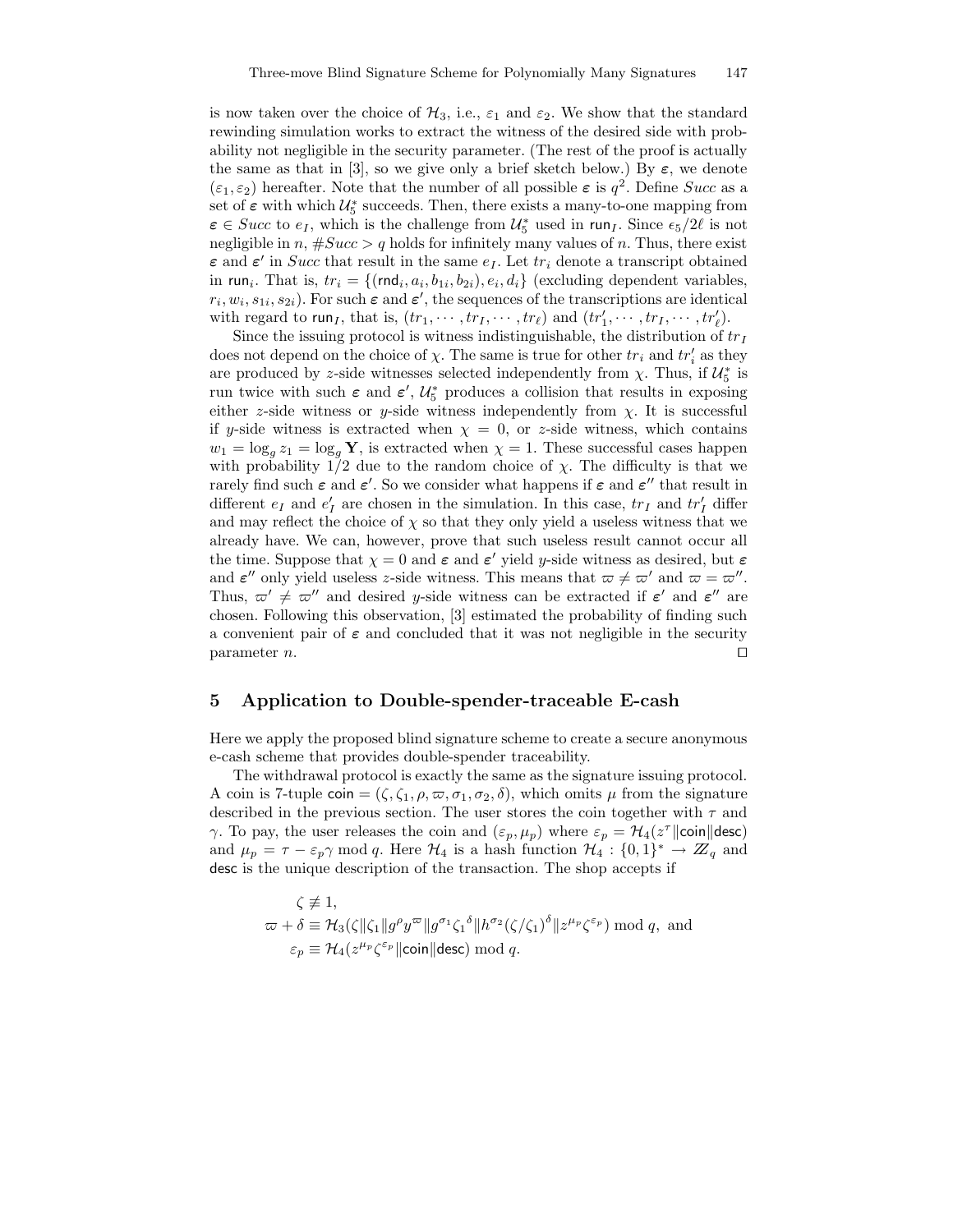It is not hard to see that a double payment using different desc and desc<sup>'</sup> with the same coin yields  $(\varepsilon_p, \mu_p)$  and  $(\varepsilon_p', \mu_p')$  which allows the bank to extract blinding factor  $\gamma$  as  $\gamma = (\mu_p' - \mu_p)/(\varepsilon_p - \varepsilon_p') \mod p$ . Since we can prove that Lemma 2 also applies to this variant,  $\zeta^{1/\gamma}$  should expose  $z_1$  used in a particular withdrawal session invoked by an authenticated user.

## 6 Conclusion

We presented an efficient three-move blind signature scheme. It provides onemore unforgeability with polynomially many signatures. From a practical point of view, the scheme is less efficient than known logarithmically-secure schemes but remains practical as it costs only a few times more than the Schnorr blind signature scheme.

The unforgeability was proven under the discrete-log assumption in the random oracle model. Computing the exact reduction cost in the style of [5] seems hard due to the intricate reduction algorithm. Accordingly, the success probability was argued in a classical style, i.e., it was shown that the success probability of the reduction is not negligible with regard to the security parameter.

We also have presented a secure double-spender-traceable e-cash scheme to demonstrate the suitability of our scheme. The scheme is the first single-term scheme whose security against parallel withdrawals can be proven only under the discrete-log and the random oracle assumption.

## Acknowledgments

The author wishes to thank Jan Camenisch and Eiichiro Fujisaki for their helpful comments. Early discussions with Miyako Ohkubo helped simplify the scheme.

## References

- 1. M. Abe and J. Camenisch. Partially blind signatures. In the 1997 Symposium on Cryptography and Information Security, 1997.
- 2. M. Abe and E. Fujisaki. How to date blind signatures. In Asiacrypt '96, LNCS 1163, pp. 244–251. Springer-Verlag, 1996.
- 3. M. Abe and T. Okamoto. Provably secure partially blind signatures. In Crypto 2000, LNCS 1880, pp. 271–286. Springer-Verlag, 2000.
- 4. M. Bellare and P. Rogaway. Optimal asymmetric encryption. In Eurocrypt '94, LNCS 950, pp. 92–111. Springer-Verlag, 1995.
- 5. M. Bellare and P. Rogaway. The exact security of digital signatures how to sign with RSA and Rabin. In *Eurocrypt '96*, LNCS 1070, pp. 399–416. Springer-Verlag, 1996.
- 6. S. Brands. Untraceable off-line cash in wallet with observers. In Crypto '93, LNCS 773, pp. 302–318. Springer-Verlag, 1993.
- 7. S. Brands. Restrictive binding of secret-key certificates. In Eurocrypt '95, LNCS 921, pp. 231–247. Springer-Verlag, 1995.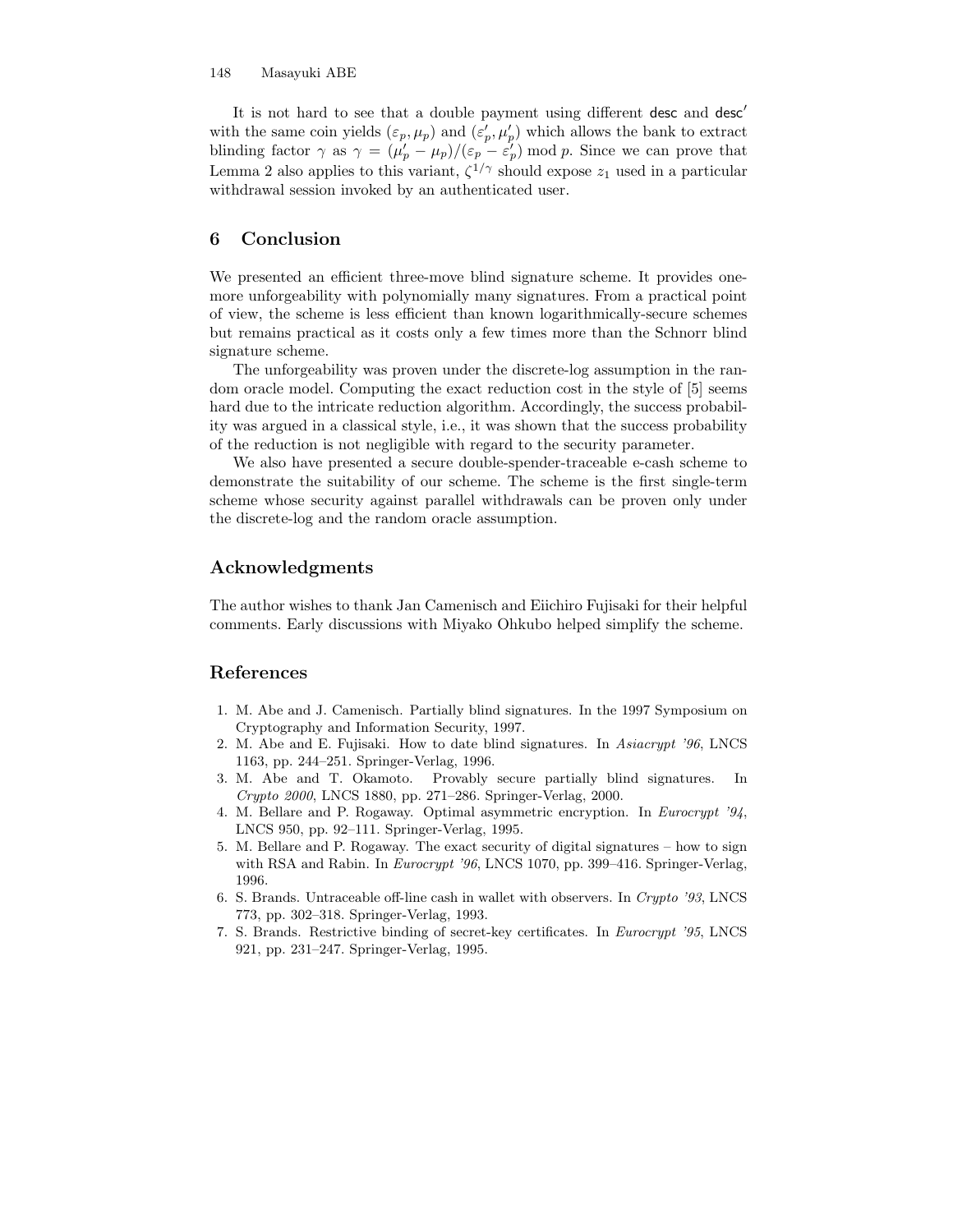- 8. S. Brands. Restrictive blinding of secret-key certificates. Tech. report, CWI, 1995.
- 9. J. Camenisch. Group Signature Schemes and Payment Systems Based on the Discrete Logarithm Problem. PhD thesis, ETH Zürich, 1998.
- 10. J. Camenisch, J.-M. Piveteau, and M. Stadler. Blind signatures based on the discrete logarithm problem. In Eurocrypt '94, LNCS 950, pp. 428–432. Springer-Verlag, 1995.
- 11. J. Camenisch, J.-M. Piveteau, and M. Stadler. Fair blind signatures. In Eurocrypt '95, LNCS 921, pp. 209–219. Springer-Verlag, 1995.
- 12. D. Chaum. Blind signatures for untraceable payments. In Crypto '82, pp. 199–204. Prenum Publishing Corporation, 1982.
- 13. R. Cramer, I. Damgård, and B. Schoenmakers. Proofs of partial knowledge and simplified design of witness hiding protocols. In Crypto '94, LNCS 839, pp. 174– 187. Springer-Verlag, 1994.
- 14. I. Damgård. A design principle for hash functions. In Crypto '89, LNCS 435, pp. 416–427. Springer-Verlag, 1990.
- 15. U. Feige and A. Shamir. Witness indistinguishable and witness hiding protocols. In 21st STOC, pp. 416–426, 1990.
- 16. A. Fiat and A. Shamir. How to prove yourself: Practical solutions to identification and signature problems. In Crypto '86, LNCS 263, pp. 186–199. Springer-Verlag, 1986.
- 17. M. Fischlin. A note on security proofs in the generic model. In Asiacrypt 2000, LNCS 1976, pp. 458–469. Springer-Verlag, 2000.
- 18. Y. Frankel, Y. Tsiounis, and M. Yung. "Indirect discourse proofs": Achieving efficient fair off-line e-cash. In Asiacrypt '96, LNCS 1163, pp. 286–300. Springer-Verlag, 1996.
- 19. S. Goldwasser, S. Micali, and R. Rivest. A digital signature scheme secure against adaptive chosen-message attacks. SIAM Journal of Computing, 17(2):281–308, April 1988.
- 20. L. C. Guillou and J.-J. Quisquater. A practical zero-knowledge protocol fitted to security microprocessor minimizing both transmission and memory. In Eurocrypt '88, LNCS 330, pp. 123–128. Springer-Verlag, 1988.
- 21. H. Horster, M. Michels, and H. Petersen. Meta-message recovery and meta-blind signature schemes based on the discrete logarithm problem and their applications. In Asiacrypt '92, LNCS 917, pp. 224–237. Springer-Verlag, 1992.
- 22. A. Juels, M. Luby, and R. Ostrovsky. Security of blind digital signatures. In Crypto '97, LNCS 1294, pp. 150–164. Springer-Verlag, 1997.
- 23. T. Okamoto. Provably secure and practical identification schemes and corresponding signature schemes. In Crypto '92, LNCS 740, pp. 31–53. Springer-Verlag, 1993.
- 24. T. Okamoto and K. Ohta. Divertible zero knowledge interactive proofs and commutative random self-reducibility. In Eurocrypt '89, LNCS 434, pp. 134–149. Springer-Verlag, 1990.
- 25. B. Pfitzmann and M. Waidner. How to break and repair a "probably secure" untraceable payment system. In Crypto '91, LNCS 576, pp. 338–350. Springer-Verlag, 1992.
- 26. D. Pointcheval. Strengthened security for blind signatures. In Eurocrypt '98, LNCS, pp. 391–405. Springer-Verlag, 1998.
- 27. D. Pointcheval and J. Stern. Provably secure blind signature schemes. In Asiacrypt '96, LNCS 1163, pp. 252–265. Springer-Verlag, 1996.
- 28. D. Pointcheval and J. Stern. Security proofs for signature schemes. In Eurocrypt '96, LNCS 1070, pp. 387–398. Springer-Verlag, 1996.